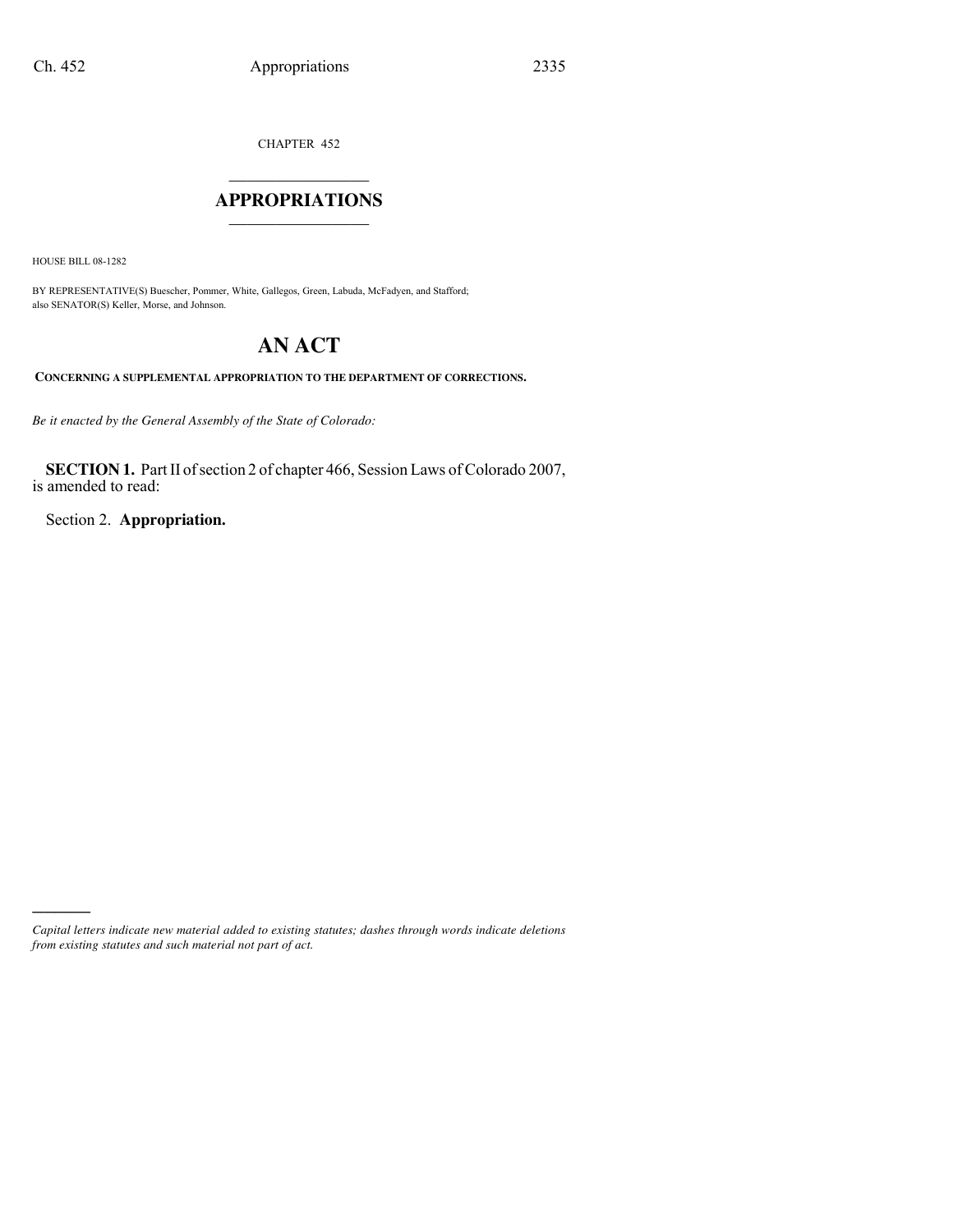# Appropriations

|  |  | ı |
|--|--|---|

|                 |              | APPROPRIATION FROM |               |              |               |                |
|-----------------|--------------|--------------------|---------------|--------------|---------------|----------------|
| ITEM &          | <b>TOTAL</b> | GENERAL            | GENERAL       | CASH         | <b>CASH</b>   | <b>FEDERAL</b> |
| <b>SUBTOTAL</b> |              | <b>FUND</b>        | <b>FUND</b>   | <b>FUNDS</b> | <b>FUNDS</b>  | <b>FUNDS</b>   |
|                 |              |                    | <b>EXEMPT</b> |              | <b>EXEMPT</b> |                |
|                 |              |                    |               |              |               |                |

# **PART IIDEPARTMENT OF CORRECTIONS**

### **(1) MANAGEMENT**

| (A) Executive Director's Office Subprogram <sup>6</sup> |            |              |                        |
|---------------------------------------------------------|------------|--------------|------------------------|
| Personal Services                                       | 1,389,552  | 1,282,285    | $107,267(T)^4$         |
|                                                         | 1,327,913  | 1,180,588    | $147,325(T)^a$         |
|                                                         |            | $(20.6$ FTE) | $(1.7$ FTE)            |
| Health, Life, and Dental                                | 25,157,817 | 24,395,549   | $762,268^{\rm b}$      |
|                                                         | 24,889,473 | 24, 127, 205 |                        |
| Short-term Disability                                   | 403,991    | 391,488      | $12,503^b$             |
|                                                         | 402,147    | 389,644      |                        |
| S.B. 04-257 Amortization                                |            |              |                        |
| <b>Equalization Disbursement</b>                        | 3,625,276  | 3,509,856    | $115,420^b$            |
|                                                         | 3,611,186  | 3,495,766    |                        |
| S.B. 06-235 Supplemental                                |            |              |                        |
| Amortization Equalization                               |            |              |                        |
| Disbursement                                            | 644,294    | 620,248      | $24,046^b$             |
|                                                         | 645,504    | 621,458      |                        |
| Salary Survey and Senior                                |            |              |                        |
| <b>Executive Service</b>                                | 10,885,467 | 10,605,180   | $280,287$ <sup>b</sup> |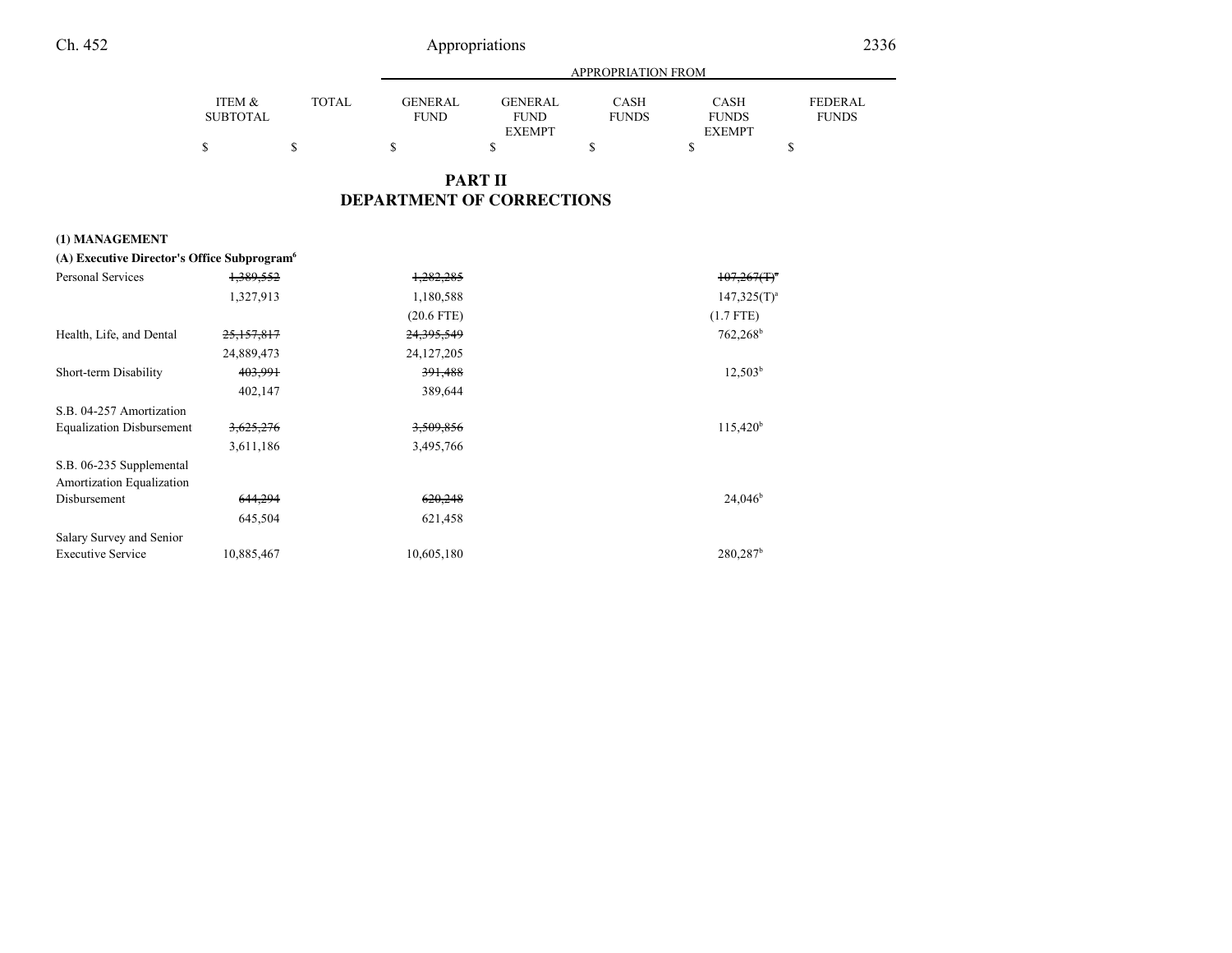| Performance-based Pay     |                          |           |                                        |
|---------------------------|--------------------------|-----------|----------------------------------------|
| Awards                    | 4,508,469                | 4,369,413 | $139,056^b$                            |
| Shift Differential        | 5,760,369                | 5,752,626 | $7,743^b$                              |
| Workers' Compensation     | 5,325,800                | 5,149,516 | 176,284                                |
|                           | 4,726,112                | 4,569,678 | $156,434^b$                            |
| <b>Operating Expenses</b> | 205,898                  | 190,455   | $15,443(f)^3$                          |
|                           | 275,631                  |           | $66,000$ <sup>f</sup><br>$19,176(T)^e$ |
| Legal Services for 15,298 |                          |           |                                        |
| hours                     | $1,183,661$ <sup>c</sup> | 1,142,892 | $40,769^{\rm b}$                       |
| Payment to Risk           |                          |           |                                        |
| Management and Property   |                          |           |                                        |
| Funds                     | 4,329,261                | 4,185,962 | $143,299$ <sup>b</sup>                 |
|                           | 4,187,498                | 4,048,891 | $138,607^{\rm b}$                      |
| Leased Space              | 3,254,201                | 3,043,996 | $210,205$ <sup>d</sup>                 |
|                           | 3,289,494                | 3,079,289 |                                        |
| Capitol Complex Leased    |                          |           |                                        |
| Space                     | 139,891                  | 78,632    | $61,259$ <sup>d</sup>                  |
|                           | 174,826                  | 98,269    | $76,557$ <sup>d</sup>                  |
| PAYMENTS TO DISTRICT      |                          |           |                                        |
| <b>ATTORNEYS</b>          | 290,819                  | 290,819   |                                        |
|                           | 66,813,947               |           |                                        |
|                           | 66,158,569               |           |                                        |

<sup>a</sup> These amounts shall be from State Victims Assistance and Law Enforcement funds appropriated in the Division of Criminal Justice in the Department of Public

<mark>Safety.</mark> Of this amount, \$107,267 shall be from state victims assistance and law enforcement funds and \$40,058 shall be from the Victims of Crime ACT. THESE FUNDS ARE APPROPRIATED TO THE DIVISION OF CRIMINAL JUSTICE IN THE DEPARTMENT OF PUBLIC SAFETY.

Ch. 452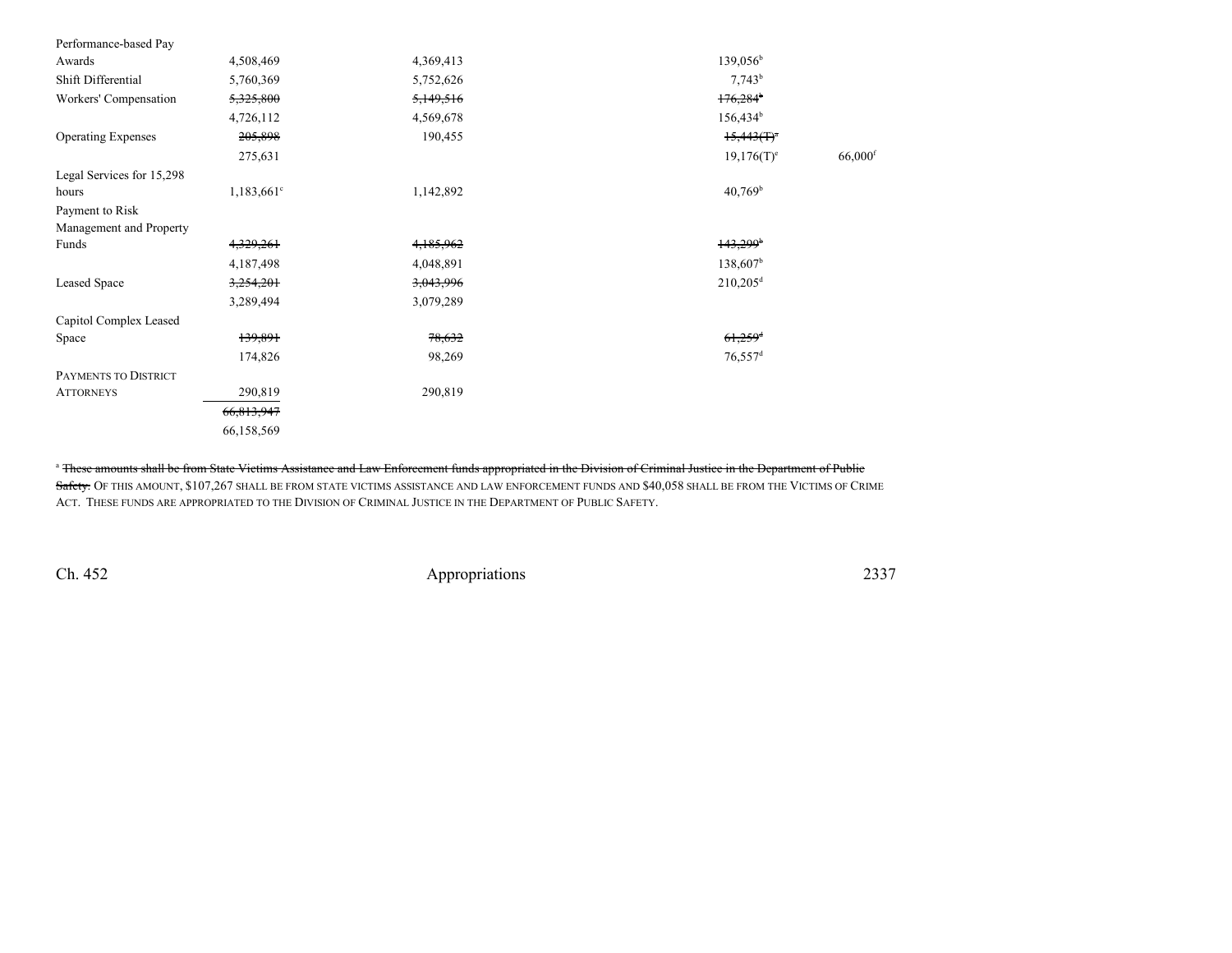# 2338 Appropriations

|              | , 11   110   111   1110   1110   11 |                        |                      |                      |                         |
|--------------|-------------------------------------|------------------------|----------------------|----------------------|-------------------------|
| <b>TOTAL</b> | <b>GENERAL</b><br>FUND              | <b>GENERAL</b><br>FUND | CASH<br><b>FUNDS</b> | CASH<br><b>FUNDS</b> | FEDERAL<br><b>FUNDS</b> |
|              |                                     |                        |                      |                      |                         |
|              |                                     |                        | <b>EXEMPT</b>        |                      | <b>EXEMPT</b>           |

APPROPRIATION FROM

<sup>b</sup> Of these amounts, \$1,494,537 \$1,472,522 shall be from sales revenues earned by Correctional Industries, and \$207,138 \$204,611 shall be from sales revenues earned by the Canteen Operation.

c Of this amount, \$1,101,915 shall be used to purchase 15,298 hours of legal services from the Department of Law, and \$81,746 shall be used to contract for legalservices from private firms for litigation related to the Rifle Correctional Center.

d These amounts shall be from sales revenues earned by Correctional Industries.

<sup>e</sup> OF THIS AMOUNT, \$15,443 SHALL BE FROM STATE VICTIMS ASSISTANCE AND LAW ENFORCEMENT FUNDS AND \$3,733 SHALL BE FROM VICTIMS OF CRIME ACT FUNDS. THESE FUNDS ARE APPROPRIATED TO THE DIVISION OF CRIMINAL JUSTICE IN THE DEPARTMENT OF PUBLIC SAFETY.

<sup>f</sup> THIS AMOUNT SHALL BE FROM THE SOCIAL SECURITY ADMINISTRATION INCENTIVE PAYMENT MEMORANDUM OF UNDERSTANDING.

#### **(B) External Capacity SubprogramSUBPROGRAM**6a

| (1) Private Prison Monitoring Unit                                                                                          |           |              |
|-----------------------------------------------------------------------------------------------------------------------------|-----------|--------------|
| <b>Personal Services</b>                                                                                                    | 1,330,048 | 1,330,048    |
|                                                                                                                             |           | $(20.5$ FTE) |
| <b>Operating Expenses</b>                                                                                                   | 264,233   | 264,233      |
| Start-up Costs                                                                                                              | 4,733     | 4,733        |
|                                                                                                                             | 1,599,014 |              |
| (2) Payments to House State Prisoners <sup>7, 8, 8a</sup><br>Payments to local jails at a<br>rate of \$49.69 per inmate per |           |              |
| day                                                                                                                         |           |              |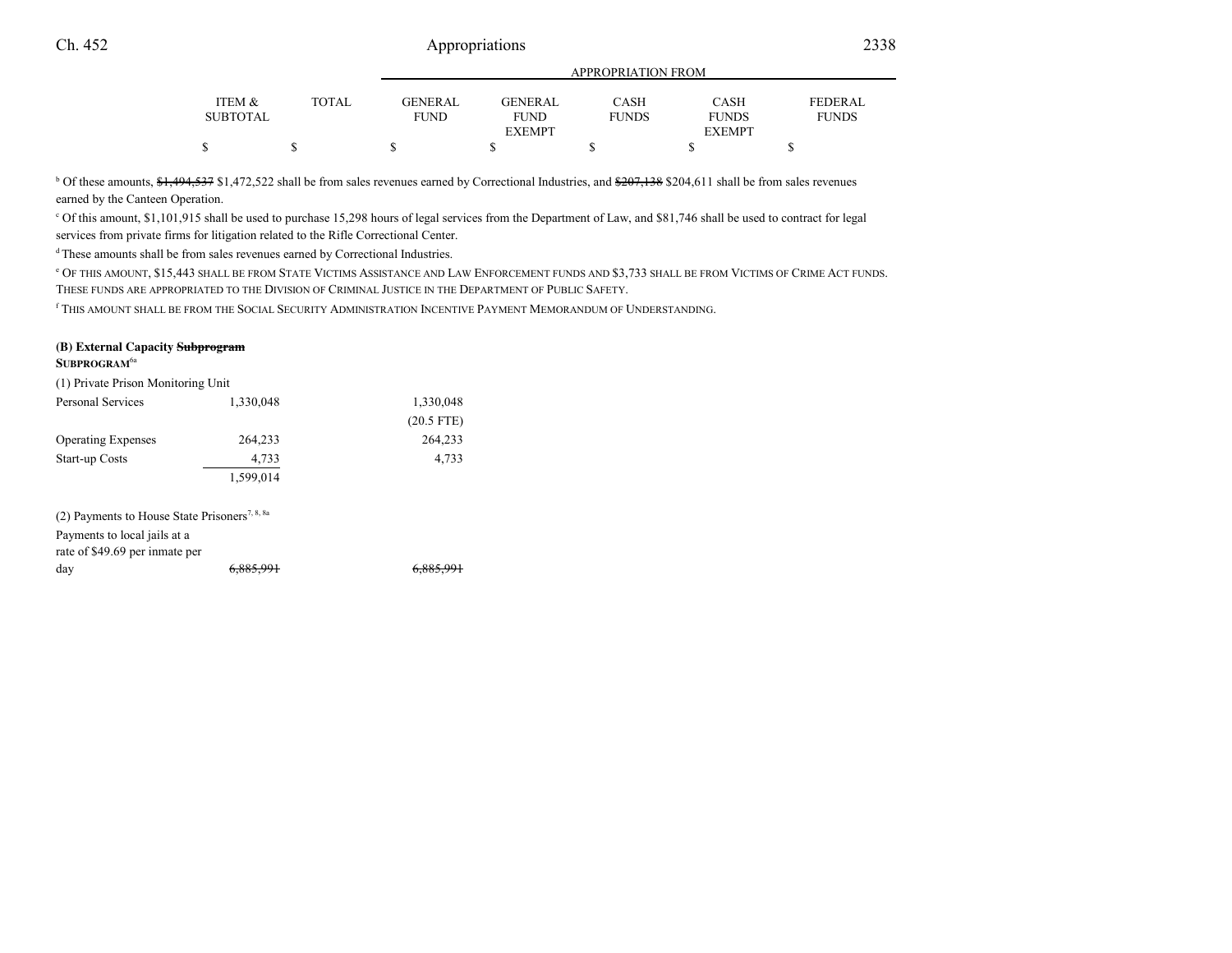|                              | 8,570,233             | 8,570,233  |                        |
|------------------------------|-----------------------|------------|------------------------|
| Payments to in-state private |                       |            |                        |
| prisons at a rate of \$52.69 |                       |            |                        |
| per inmate per day           | <del>79,291,738</del> | 76,933,031 | 2,358,707*             |
|                              | 78,092,329            | 72,877,257 | 5,215,072 <sup>a</sup> |
| Payments to out-of-state     |                       |            |                        |
| private prisons at a rate of |                       |            |                        |
| \$54.00 per inmate per day   | 10,382,742            | 10,382,742 |                        |
|                              | 7,295,184             | 7,295,184  |                        |
| Payments to pre-release      |                       |            |                        |
| parole revocation facilities |                       |            |                        |
| at a rate of \$52.69 per     |                       |            |                        |
| inmate per day               | 13,186,147            | 13,186,147 |                        |
|                              | 11,144,515            | 11,144,515 |                        |
| <b>Community Corrections</b> |                       |            |                        |
| Programs                     | 4,725,382             | 4,725,382  |                        |
|                              | 4,066,636             | 4,066,636  |                        |
|                              | 114,472,000           |            |                        |
|                              | 109,168,897           |            |                        |
|                              |                       |            |                        |

<sup>a</sup> This amount shall be from reserves in the State Criminal Alien Assistance Program Cash Fund pursuant to Section 17-1-107.5, C.R.S.

## **(C) Inspector General Subprogram**

| Personal Services         | 3,517,463          | 3,517,463    |
|---------------------------|--------------------|--------------|
|                           |                    | $(49.2$ FTE) |
| <b>Operating Expenses</b> | <del>272,898</del> | 272,898      |
|                           | 270.587            | 270,587      |

Ch. 452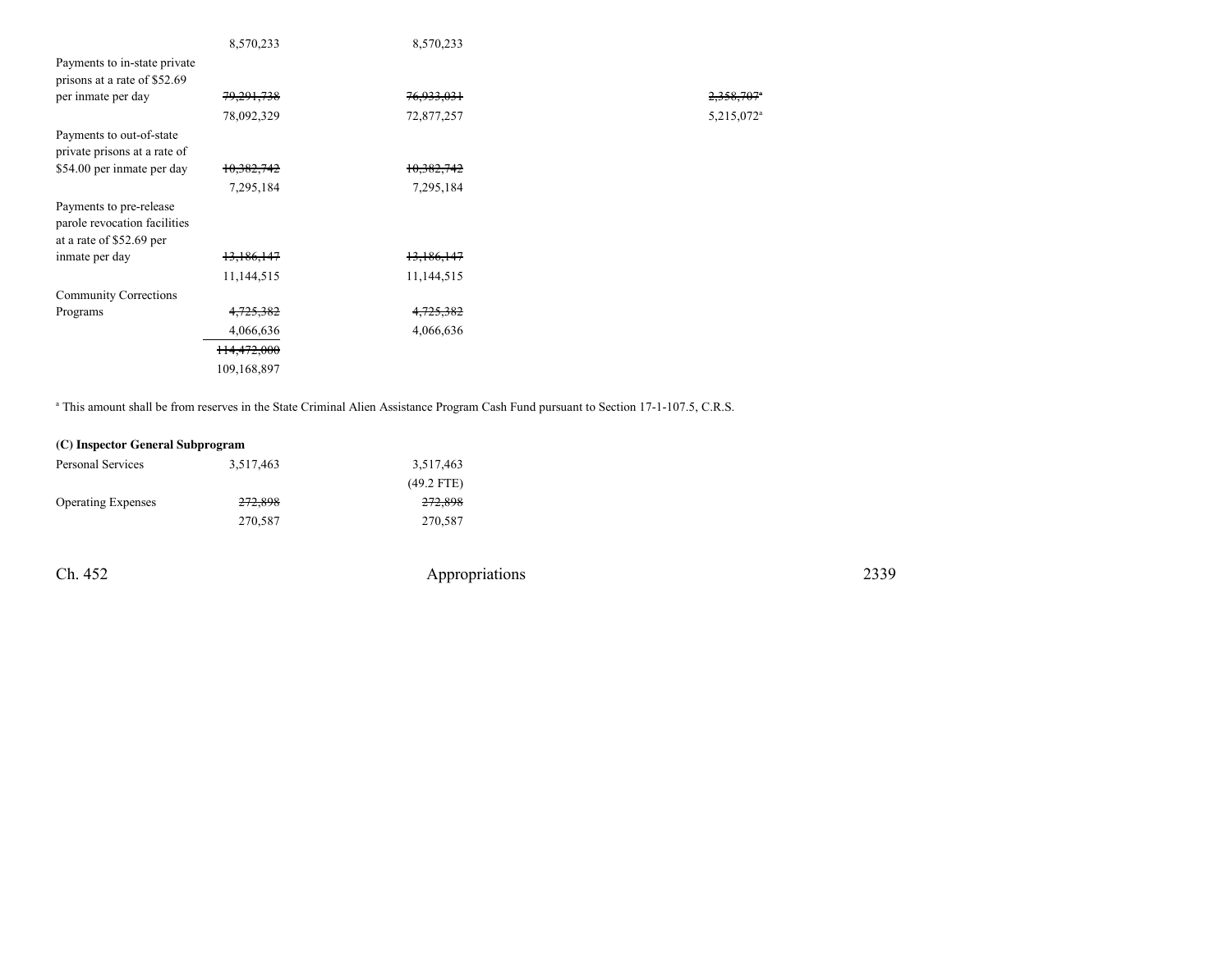#### APPROPRIATION FROMITEM & SUBTOTALTOTAL GENERAL FUNDGENERALFUND EXEMPTCASH FUNDSCASH FUNDS EXEMPTFEDERAL FUNDS $s$  s  $s$  s s s Ch. 4522340 Inspector General Grants  $662,775$   $662,775$ 973,3199  $497,701(T)^{a}$   $475,618$ Start-up Costs 30,229 30,229 4,483,365

"<del>This amount shall be from federal funds transferred from the Division of Criminal Justice in the Department of Public Safety. OF THIS AMOUNT, \$192,551 SHALL BE</del> FEDERAL FUNDS TRANSFERRED FROM THE DIVISION OF CRIMINAL JUSTICE IN THE DEPARTMENT OF PUBLIC SAFETY AND \$305,150 SHALL BE FEDERAL FUNDSTRANSFERRED FROM THE COLORADO DIVISION OF EMERGENCY MANAGEMENT IN THE DEPARTMENT OF LOCAL AFFAIRS.

#### 187,368,326

4,791,598

181,718,078

### **(2) INSTITUTIONS**

| (A) Utilities Subprogram |            |             |                      |
|--------------------------|------------|-------------|----------------------|
| <b>Energy Management</b> |            |             |                      |
| Program                  | 149,469    | 149.469     |                      |
|                          |            | $(1.0$ FTE) |                      |
| Utilities                | 19,770,403 | 18,800,522  | 969,881 <sup>a</sup> |
|                          | 19,740,383 | 18,770,502  |                      |
| Start-up Costs           | 336,000    | 336,000     |                      |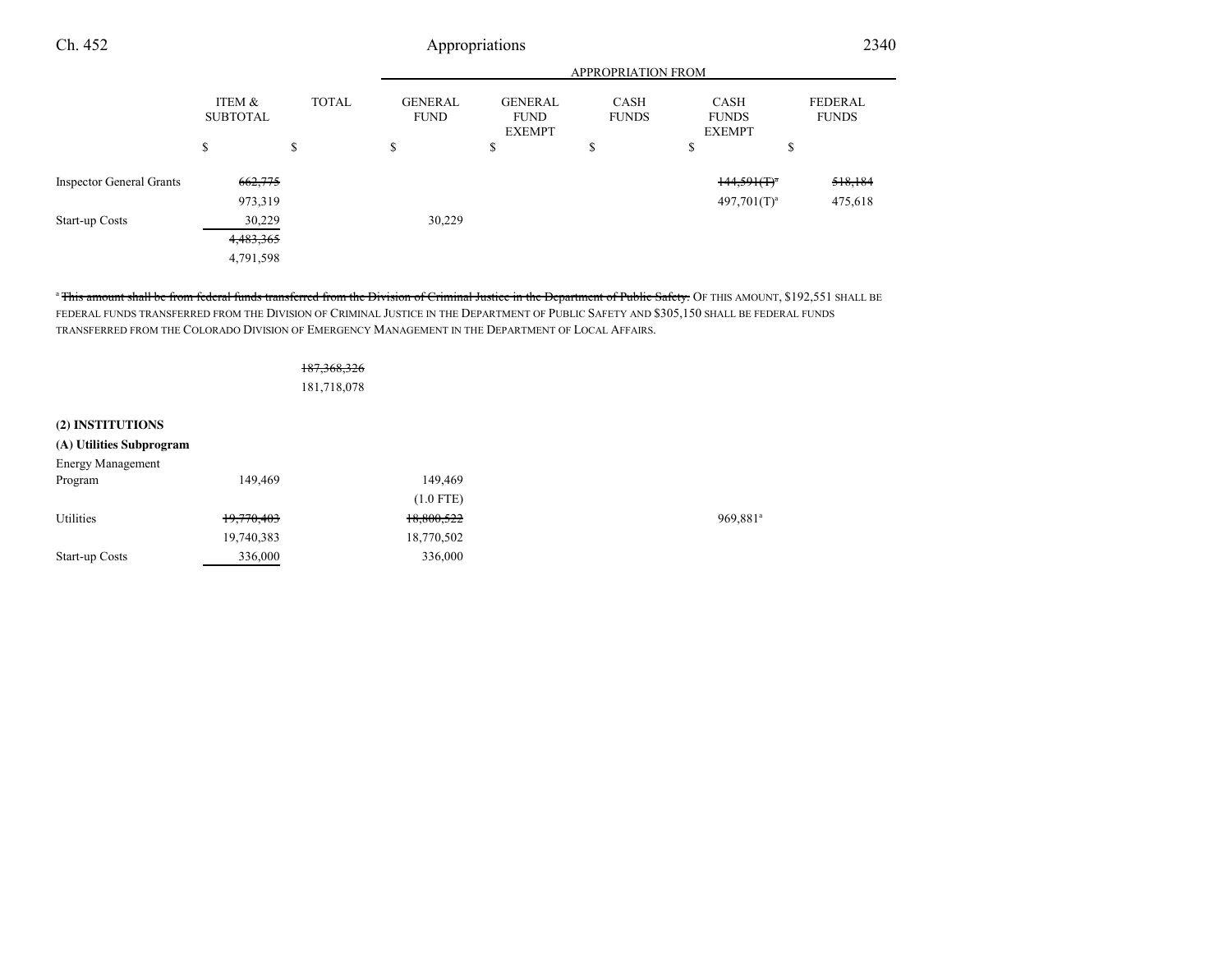### 20,255,872

20,225,852

a This amount shall be from sales revenues earned by Correctional Industries.

| (B) Maintenance Subprogram |                       |  |  |
|----------------------------|-----------------------|--|--|
| Personal Services          | <del>17,515,816</del> |  |  |
|                            | 17,299,268            |  |  |
|                            | $(308.4$ FTE)         |  |  |
|                            | $(303.4$ FTE)         |  |  |
| <b>Operating Expenses</b>  | 4,891,212             |  |  |
|                            | 4,861,676             |  |  |

| Purchase of Services | 1.111.424  |            |
|----------------------|------------|------------|
|                      | 23,518,452 | 23,518,452 |
|                      | 23.272.368 | 23,272,368 |

### **(C) Housing and Security Subprogram**

| <b>Personal Services</b>  | $146,508,277$ <sup>*</sup> |                        |
|---------------------------|----------------------------|------------------------|
|                           | 145,648,779 <sup>a</sup>   |                        |
|                           | <del>(3,000.3 FTE)</del>   |                        |
|                           | $(2,980.3$ FTE)            |                        |
| <b>Operating Expenses</b> | 1,817,864                  |                        |
|                           | 1,785,644                  |                        |
|                           | 148, 326, 141              | <del>148,326,141</del> |
|                           | 147,434,423                | 147,434,423            |
|                           |                            |                        |

Ch. 452

Appropriations <sup>2341</sup>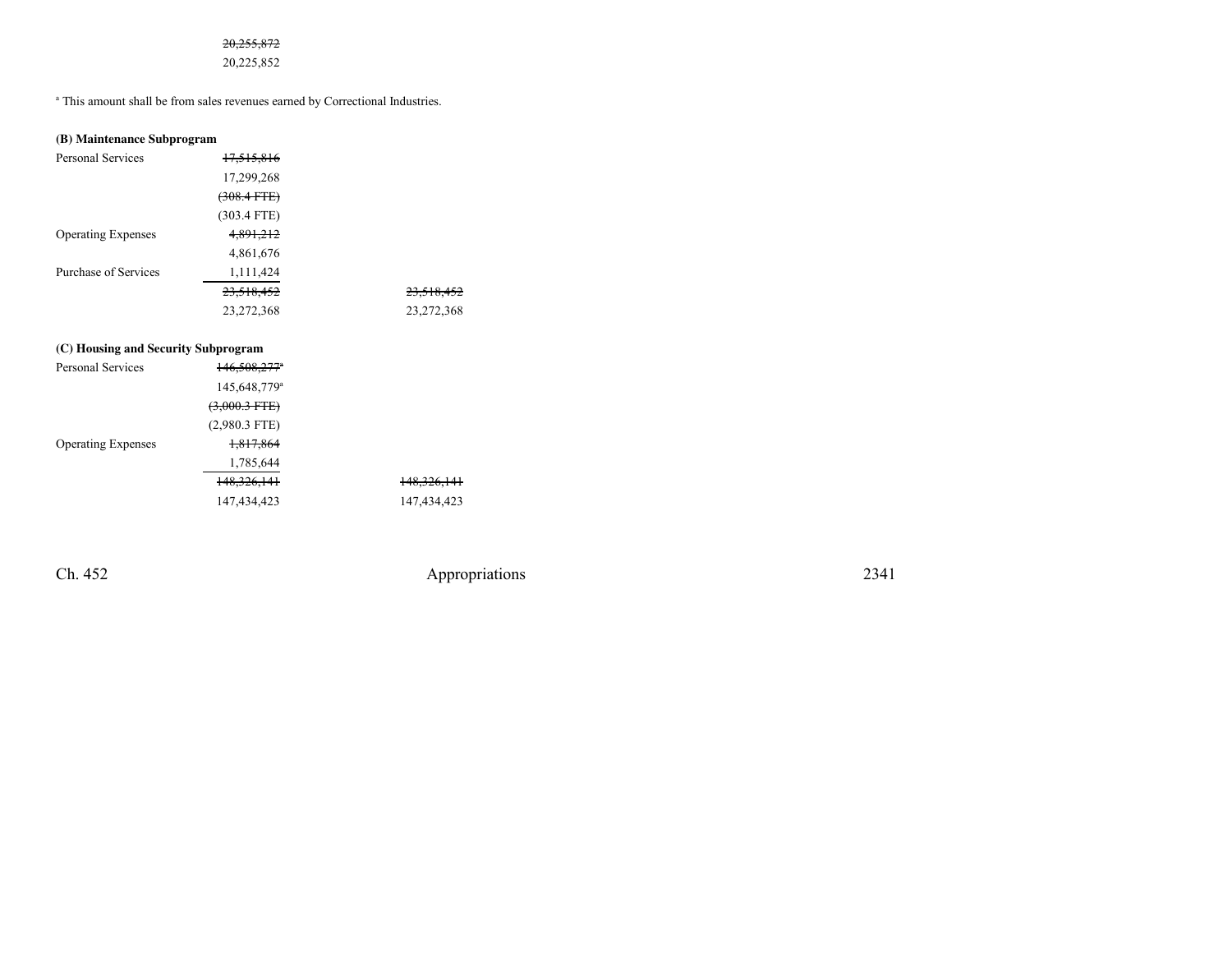|                 |       |             |               | <b>APPROPRIATION FROM</b> |               |                |  |
|-----------------|-------|-------------|---------------|---------------------------|---------------|----------------|--|
| ITEM &          | TOTAL | GENERAL     | GENERAL       | CASH                      | <b>CASH</b>   | <b>FEDERAL</b> |  |
| <b>SUBTOTAL</b> |       | <b>FUND</b> | <b>FUND</b>   | <b>FUNDS</b>              | <b>FUNDS</b>  | <b>FUNDS</b>   |  |
|                 |       |             | <b>EXEMPT</b> |                           | <b>EXEMPT</b> |                |  |
|                 |       |             |               |                           |               |                |  |

<sup>a</sup> In addition to the funding provided in this line, it is the intent of the General Assembly that the Department of Corrections utilize the \$1,249,047 General Fund appropriation contained in Sections 17-1-146 (1) (b) (II), 17-1-147 (1) (c), 17-1-148 (1) (f), 17-1-149 (1) (d) (II), 17-1-150 (1) (b), 17-1-151 (1) (d), 17-1-152 (1) (c)(II), 17-1-153 (1) (b) (II), 17-1-154 (1) (b) (II), 17-1-155 (1) (b) (II), 17-1-156 (1) (b), 17-1-157 (1) (b) (II), 17-1-158 (1) (b) (II), 17-1-159 (1) (b), 17-1-160 (1) (b),17-1-161 (1) (b) (II), and 17-1-162 (1) (b), C.R.S., for this purpose.

#### **(D) Food Service Subprogram**

| Personal Services         | 14,010,500   | 14,010,500       |                  |
|---------------------------|--------------|------------------|------------------|
|                           | 13,938,318   | 13,938,318       |                  |
|                           |              | $(266.0$ FTE $)$ |                  |
|                           |              | $(264.4$ FTE)    |                  |
| <b>Operating Expenses</b> | 15,921,948   | 15,841,948       | $80,000^{\circ}$ |
|                           | 15,804,882   | 15,724,882       |                  |
| Purchase of Services      | 859,098      | 859,098          |                  |
|                           | 30, 791, 546 |                  |                  |
|                           | 30,602,298   |                  |                  |
|                           |              |                  |                  |

<sup>a</sup> This amount is anticipated to be received from the U.S. Department of Agriculture.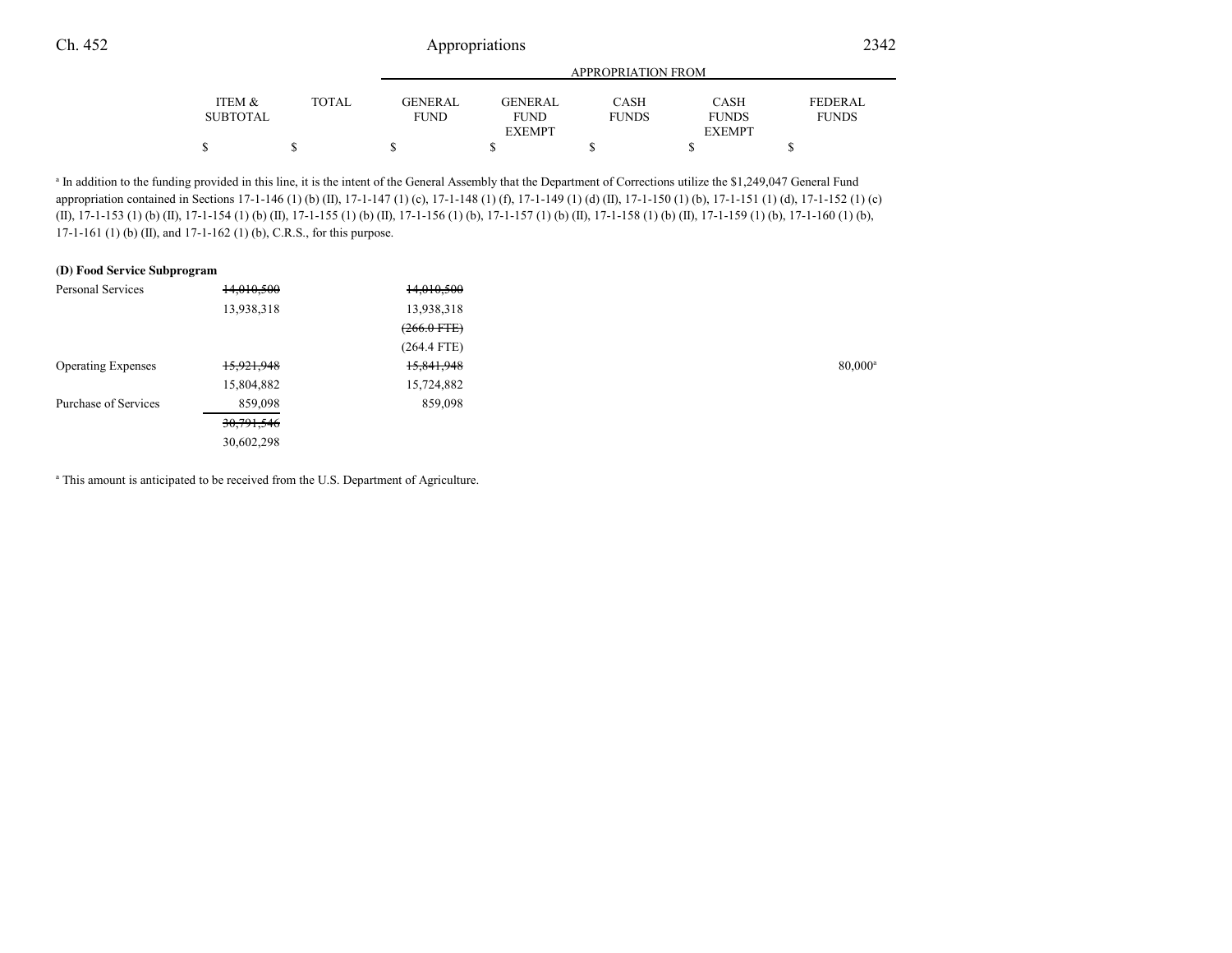## **(E) Medical Services Subprogram**

| <b>Personal Services</b>     | 26,078,781           | 25,844,102            | 234,679 <sup>a</sup> |
|------------------------------|----------------------|-----------------------|----------------------|
|                              | 25,881,753           | 25,647,074            |                      |
|                              |                      | $(439.9 \text{ FFE})$ | $(3.0$ FTE)          |
|                              |                      | $(436.1$ FTE)         |                      |
| <b>Operating Expenses</b>    | 2,764,756            | 2,764,756             |                      |
|                              | 2,741,020            | 2,741,020             |                      |
| Purchase of Pharmaceuticals  | 10,647,119           | 10,647,119            |                      |
|                              | 9,999,822            | 9,999,822             |                      |
| Purchase of Medical          |                      |                       |                      |
| Services from Other Medical  |                      |                       |                      |
| Facilities                   | 22,247,012           | 22,247,012            |                      |
|                              | 19,142,186           | 19,142,186            |                      |
| Purchase of Medical          |                      |                       |                      |
| Services from State Hospital | <del>1,093,116</del> | 1,093,116             |                      |
|                              | 1,528,447            | 1,528,447             |                      |
| Catastrophic Medical         |                      |                       |                      |
| Expenses                     | 6,546,300            | 6,546,300             |                      |
|                              | 9,500,963            | 9,500,963             |                      |
| Service Contracts            | 2,402,552            | 2,402,552             |                      |
|                              | 2,382,146            | 2,382,146             |                      |
| Start-up Costs               | 7,907                | 7,907                 |                      |
|                              | 71,787,543           |                       |                      |
|                              | 71,176,337           |                       |                      |
|                              |                      |                       |                      |

<sup>a</sup> This amount shall be from inmate medical fees pursuant to Section 17-1-113, C.R.S.

Ch. 452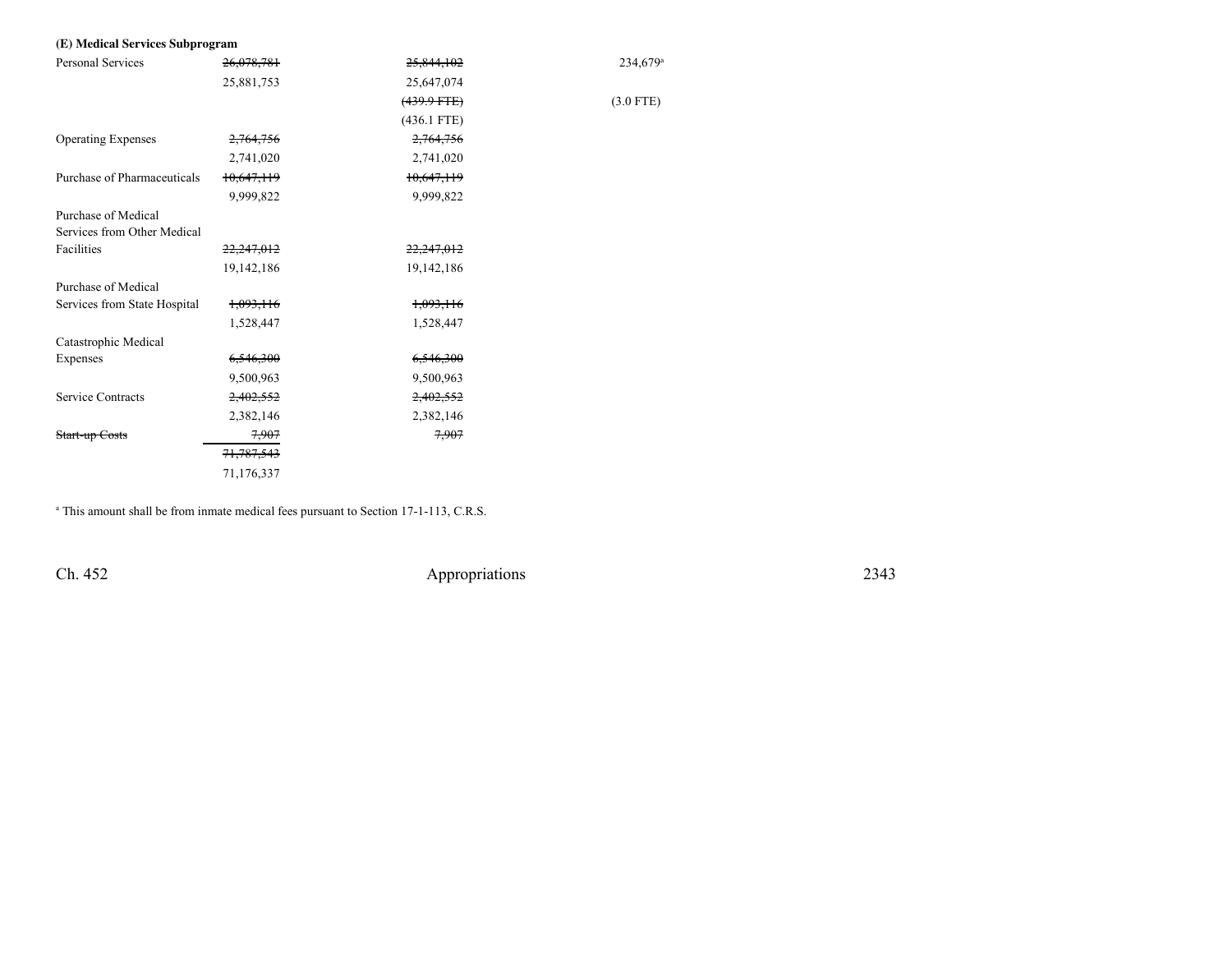#### APPROPRIATION FROMITEM & SUBTOTALTOTAL GENERAL FUNDGENERAL FUND EXEMPTCASH FUNDSCASH FUNDS EXEMPTFEDERAL FUNDS $s$  s  $s$  s s s Ch. 4522344 Appropriations **(F) Laundry Subprogram**Personal Services 2,141,949 (37.4 FTE)2,109,953 Operating Expenses 2,093,8434,251,902 4,251,902 4,235,792 4,235,792 **(G) Superintendents Subprogram**9,839,058 Personal Services  $(171.2 \text{ FTE})$ <br> $3,235,829$ Operating Expenses 3,198,453822,358 Dress Out 822,358<br>Start-up Costs 167,894 Start-up Costs

13,951,763 13,951,763

91,89414,065,139

**(H) Boot Camp Subprogram**

Personal Services 1,641,978

14,065,139<br>13,951,763<br>13,951,763<br>13,951,763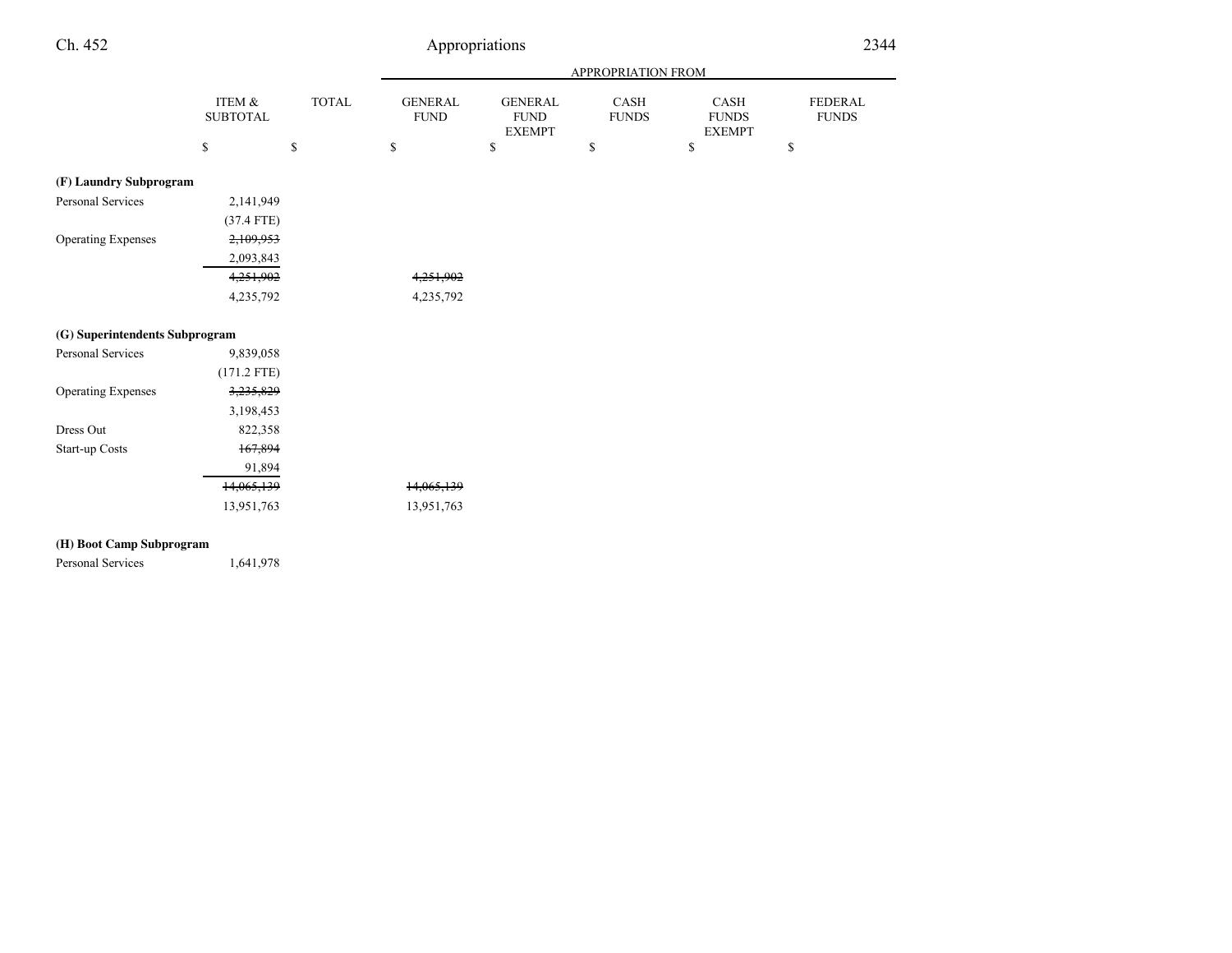|                                                      | $(32.7$ FTE)     |                       |
|------------------------------------------------------|------------------|-----------------------|
| <b>Operating Expenses</b>                            | 52,419           |                       |
|                                                      | 1,694,397        | 1,694,397             |
|                                                      |                  |                       |
| (I) Youthful Offender System Subprogram <sup>9</sup> |                  |                       |
| <b>Personal Services</b>                             | 9,396,762        |                       |
|                                                      | $(172.9$ FTE)    |                       |
| <b>Operating Expenses</b>                            | 182,323          |                       |
| <b>Contract Services</b>                             | 28,820           |                       |
| Purchase of Services                                 | 624,589          |                       |
|                                                      | 10,232,494       | 10,232,494            |
|                                                      |                  |                       |
| (J) Case Management Subprogram                       |                  |                       |
| <b>Personal Services</b>                             | 14,572,791       |                       |
|                                                      | 14,489,515       |                       |
|                                                      | $(231.5$ FTE $)$ |                       |
|                                                      | $(229.9$ FTE)    |                       |
| <b>Operating Expenses</b>                            | 158,839          |                       |
|                                                      | 148,099          |                       |
| Start-up Costs                                       | 3,438            |                       |
|                                                      | 14,735,068       | <del>14,735,068</del> |
|                                                      | 14,637,614       | 14,637,614            |
|                                                      |                  |                       |
| (K) Mental Health Subprogram                         |                  |                       |
| Personal Services                                    | 5671386          |                       |

| Personal Services | 5.671.296<br><del>0,071,000</del> |
|-------------------|-----------------------------------|
|                   | 5,593,668                         |

Ch. 452

Appropriations <sup>2345</sup>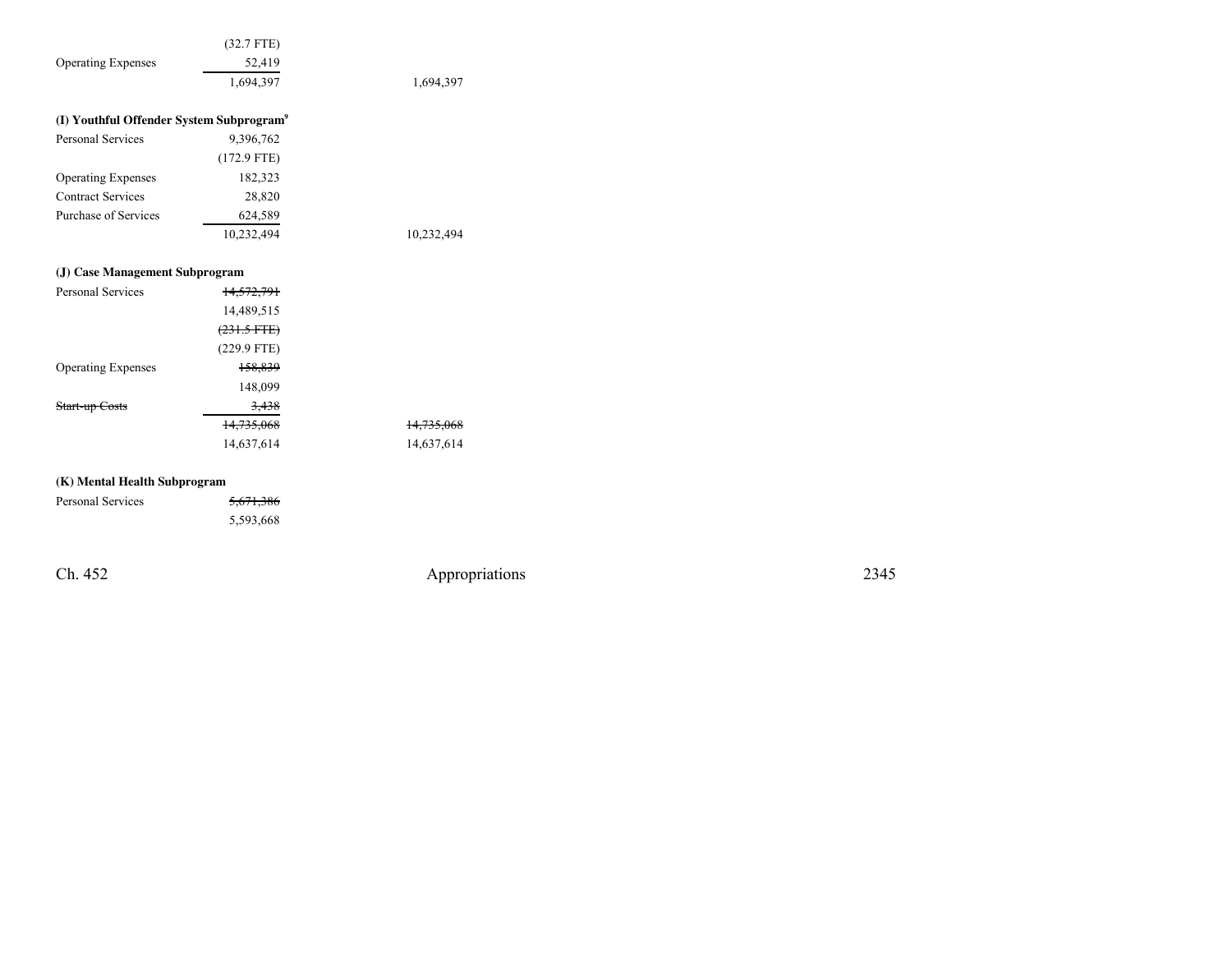| Ch. 452                                               |                           |              | Appropriations                |                                                |                      | 2346                                  |                         |  |
|-------------------------------------------------------|---------------------------|--------------|-------------------------------|------------------------------------------------|----------------------|---------------------------------------|-------------------------|--|
|                                                       |                           |              |                               |                                                | APPROPRIATION FROM   |                                       |                         |  |
|                                                       | ITEM &<br><b>SUBTOTAL</b> | <b>TOTAL</b> | <b>GENERAL</b><br><b>FUND</b> | <b>GENERAL</b><br><b>FUND</b><br><b>EXEMPT</b> | CASH<br><b>FUNDS</b> | CASH<br><b>FUNDS</b><br><b>EXEMPT</b> | FEDERAL<br><b>FUNDS</b> |  |
|                                                       | \$                        | $\mathbb{S}$ | $\mathbb{S}$                  | $\mathbb{S}$                                   | \$                   | \$                                    | \$                      |  |
|                                                       | $(77.5$ FTE)              |              |                               |                                                |                      |                                       |                         |  |
|                                                       | $(75.9$ FTE)              |              |                               |                                                |                      |                                       |                         |  |
| <b>Operating Expenses</b>                             | 61,260                    |              |                               |                                                |                      |                                       |                         |  |
|                                                       | 59,864                    |              |                               |                                                |                      |                                       |                         |  |
| <b>Medical Contract Services</b>                      | 568,561                   |              |                               |                                                |                      |                                       |                         |  |
|                                                       | 558,035                   |              |                               |                                                |                      |                                       |                         |  |
| Start-up Costs                                        | 3,438                     |              |                               |                                                |                      |                                       |                         |  |
|                                                       | 6,304,645                 |              | 6,304,645                     |                                                |                      |                                       |                         |  |
|                                                       | 6,211,567                 |              | 6,211,567                     |                                                |                      |                                       |                         |  |
| (L) Inmate Pay                                        |                           |              |                               |                                                |                      |                                       |                         |  |
| Subprogram                                            | 1,502,398                 |              | 1,502,398                     |                                                |                      |                                       |                         |  |
|                                                       | 1,485,644                 |              | 1,485,644                     |                                                |                      |                                       |                         |  |
| $\alpha$ $\alpha$ $\alpha$ $\alpha$ $\alpha$ $\alpha$ |                           |              |                               |                                                |                      |                                       |                         |  |

| (M) San Carlos Subprogram |               |            |
|---------------------------|---------------|------------|
| Personal Services         | 11,780,273    |            |
|                           | $(196.1$ FTE) |            |
| <b>Operating Expenses</b> | 199,092       |            |
| Service Contracts         | 725,309       |            |
|                           | 12,704,674    | 12,704,674 |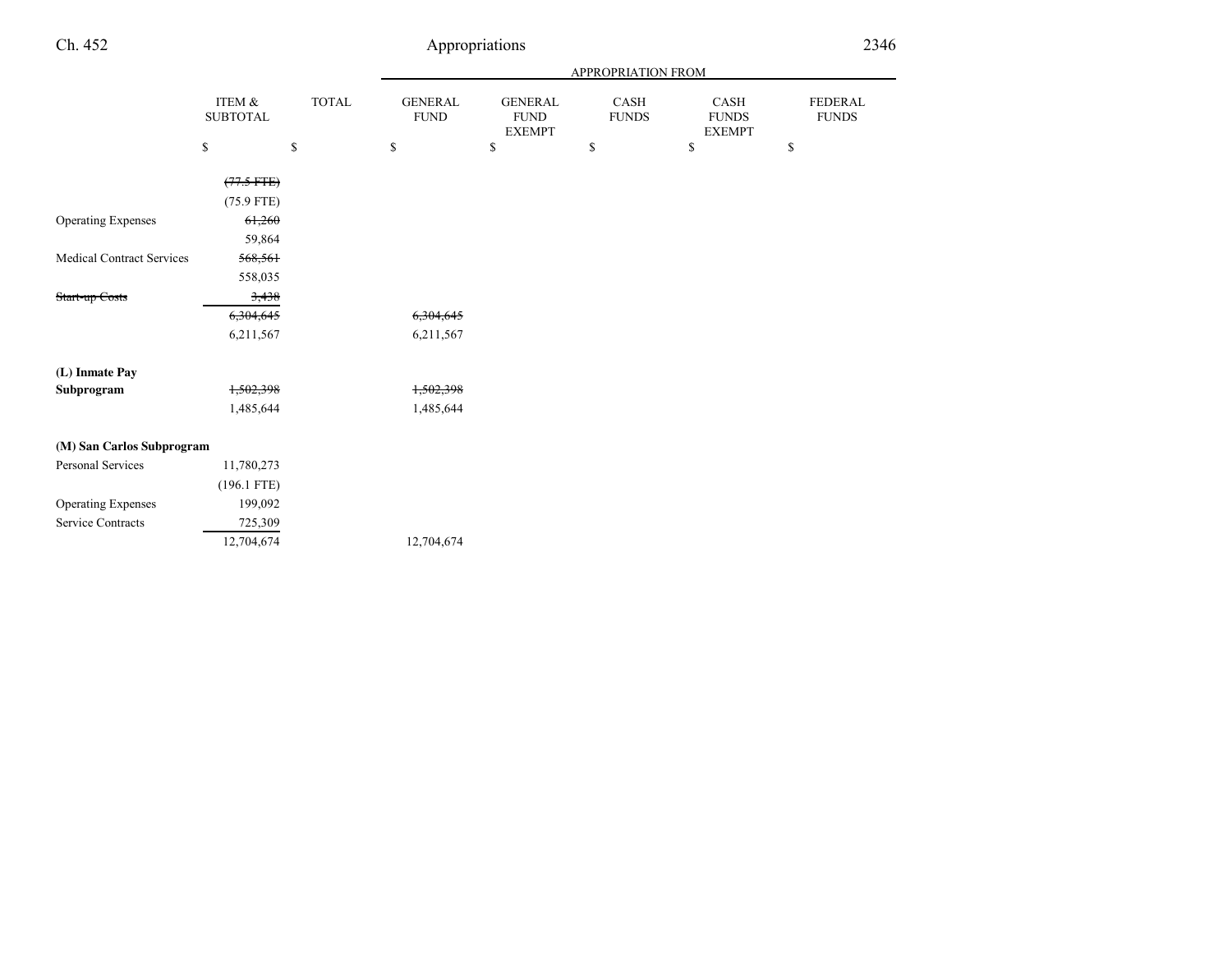| (N) Legal Access Subprogram        |              |               |               |                   |              |
|------------------------------------|--------------|---------------|---------------|-------------------|--------------|
| Personal Services                  | 1,098,861    |               |               |                   |              |
|                                    | $(21.5$ FTE) |               |               |                   |              |
| <b>Operating Expenses</b>          | 296,427      |               |               |                   |              |
| <b>Contract Services</b>           | 70,905       |               |               |                   |              |
|                                    | 1,466,193    |               | 1,466,193     |                   |              |
|                                    |              | 361,636,464   |               |                   |              |
|                                    |              | 359, 331, 416 |               |                   |              |
| (3) SUPPORT SERVICES               |              |               |               |                   |              |
| (A) Business Operations Subprogram |              |               |               |                   |              |
| Personal Services                  | 5,575,063    |               | 5,103,299     | $471,370^{\circ}$ | $394(T)^{6}$ |
|                                    |              |               | $(100.1$ FTE) | $(8.6$ FTE)       |              |
| <b>Operating Expenses</b>          | 229,487      |               | 229,487       |                   |              |
|                                    | 5,804,550    |               |               |                   |              |

<sup>a</sup> Of this amount, \$365,761(T) shall be from sales revenues earned by Correctional Industries, \$67,117(T) shall be from sales revenues earned by the Canteen Operation, and \$38,492 shall be from restitution collected pursuant to Section 16-18.5-109 (3), C.R.S. For informational purposes, \$357,669 shall be fordepartment-wide indirect cost recoveries, and \$75,209 shall be for statewide indirect cost recoveries.

<sup>b</sup> This amount shall be from federal grants transferred from the Education Subprogram in the Department of Corrections for statewide indirect cost recoveries.

#### **(B) Personnel Subprogram**

| Ch. 452                   |              | Appropriations | 2347 |
|---------------------------|--------------|----------------|------|
|                           | 1,057,922    | 1,057,922      |      |
| <b>Operating Expenses</b> | 92,431       |                |      |
|                           | $(16.7$ FTE) |                |      |
| Personal Services         | 965,491      |                |      |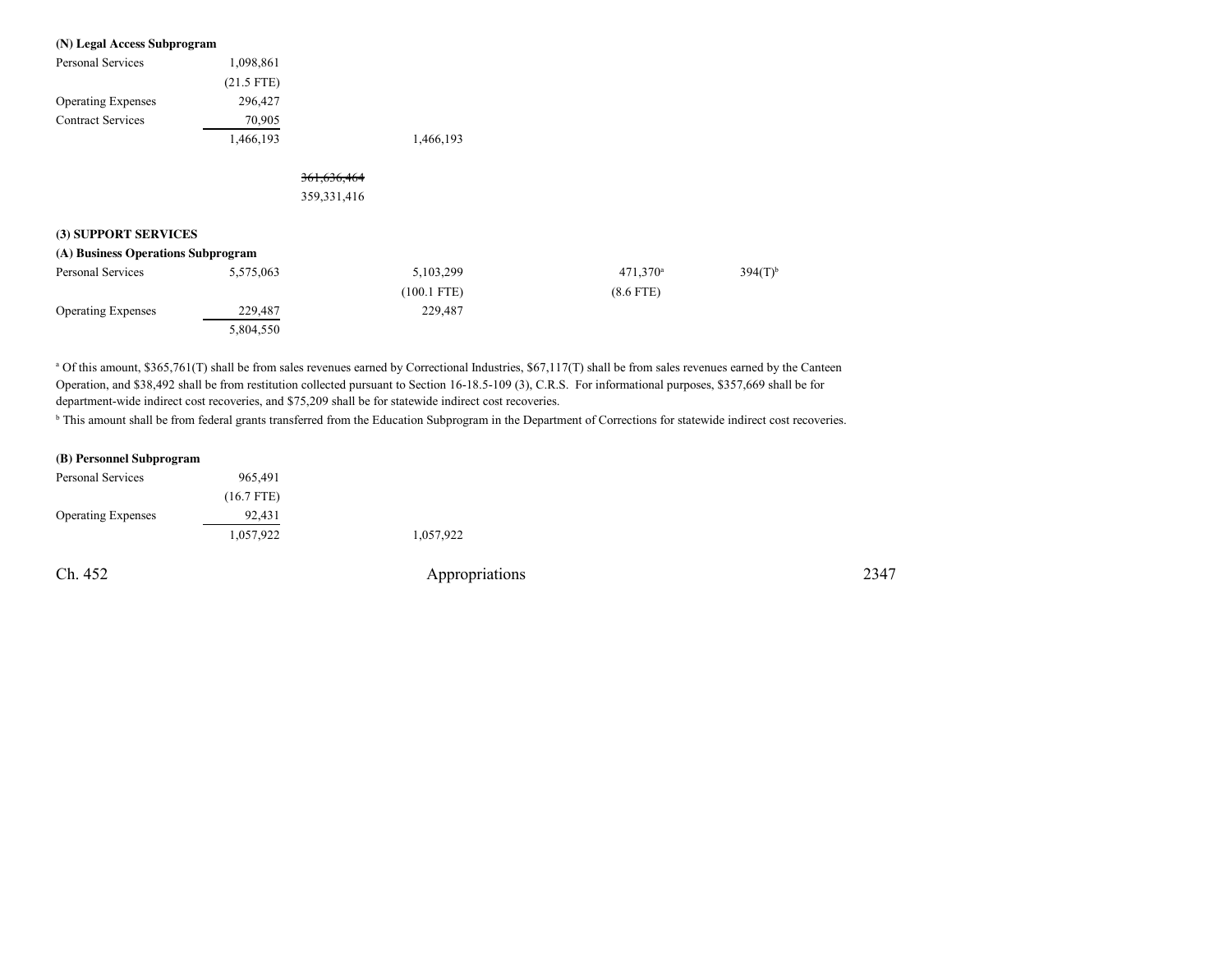| Ch. 452                          | Appropriations            |              |                               |                                                |                           |                                       | 2348                           |  |
|----------------------------------|---------------------------|--------------|-------------------------------|------------------------------------------------|---------------------------|---------------------------------------|--------------------------------|--|
|                                  |                           |              |                               |                                                | <b>APPROPRIATION FROM</b> |                                       |                                |  |
|                                  | ITEM &<br><b>SUBTOTAL</b> | <b>TOTAL</b> | <b>GENERAL</b><br><b>FUND</b> | <b>GENERAL</b><br><b>FUND</b><br><b>EXEMPT</b> | CASH<br><b>FUNDS</b>      | CASH<br><b>FUNDS</b><br><b>EXEMPT</b> | <b>FEDERAL</b><br><b>FUNDS</b> |  |
|                                  | \$                        | \$           | $\mathbb{S}$                  | $\mathbb{S}$                                   | $\mathbb{S}$              | \$                                    | \$                             |  |
| (C) Offender Services Subprogram |                           |              |                               |                                                |                           |                                       |                                |  |
| Personal Services                | 2,363,160                 |              |                               |                                                |                           |                                       |                                |  |
|                                  | $(41.8$ FTE)              |              |                               |                                                |                           |                                       |                                |  |
| <b>Operating Expenses</b>        | 52,499                    |              |                               |                                                |                           |                                       |                                |  |
| Start-up Costs                   | 3,155                     |              |                               |                                                |                           |                                       |                                |  |
|                                  | 2,418,814                 |              | 2,418,814                     |                                                |                           |                                       |                                |  |
| (D) Communications Subprogram    |                           |              |                               |                                                |                           |                                       |                                |  |
| Personal Services                | 562,454                   |              | 562,454                       |                                                |                           |                                       |                                |  |
|                                  |                           |              | $(8.2$ FTE)                   |                                                |                           |                                       |                                |  |
| <b>Operating Expenses</b>        | 1,459,640                 |              | 1,459,640                     |                                                |                           |                                       |                                |  |
|                                  | 1,446,920                 |              | 1,446,920                     |                                                |                           |                                       |                                |  |
| Multiuse Network Payments        | 1,078,262                 |              | 1,020,360                     |                                                |                           | $57,902$ <sup>a</sup>                 |                                |  |
|                                  | 1,201,263                 |              | 1,136,756                     |                                                |                           | $64,507$ <sup>a</sup>                 |                                |  |
| Dispatch Services                | 230,270                   |              | 230,270                       |                                                |                           |                                       |                                |  |
| <b>Communication Services</b>    |                           |              |                               |                                                |                           |                                       |                                |  |
| Payments                         | 1,559,575                 |              | 1,559,575                     |                                                |                           |                                       |                                |  |
|                                  | 1,615,195                 |              | 1,615,195                     |                                                |                           |                                       |                                |  |
|                                  | 4,890,201                 |              |                               |                                                |                           |                                       |                                |  |
|                                  | 5,056,102                 |              |                               |                                                |                           |                                       |                                |  |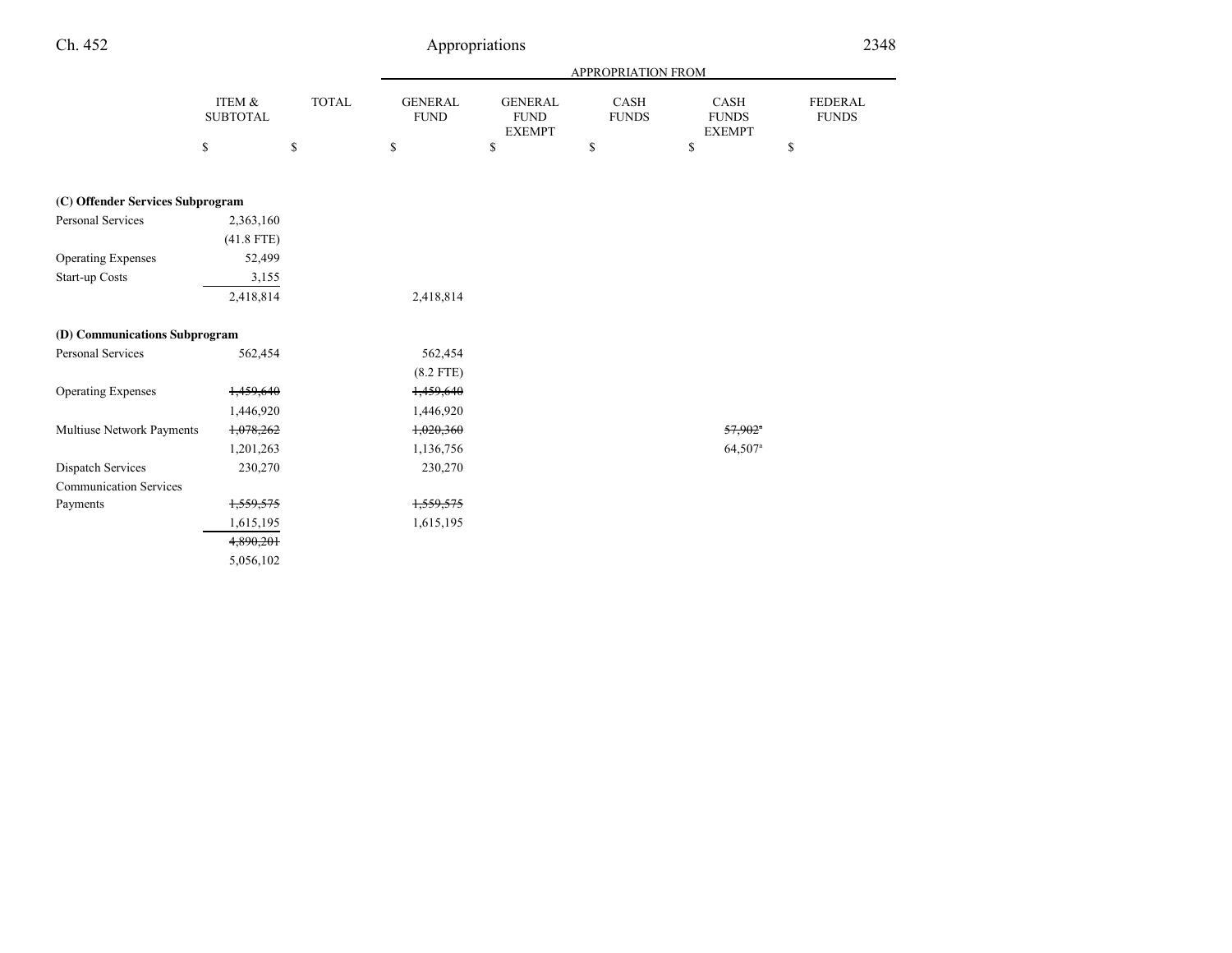<sup>a</sup> This amount shall be from sales revenues earned by Correctional Industries.

## **(E) Transportation Subprogram**

| Personal Services         | 1,866,510 | 1,866,510    |                       |
|---------------------------|-----------|--------------|-----------------------|
|                           |           | $(36.1$ FTE) |                       |
| <b>Operating Expenses</b> | 289,230   | 289,230      |                       |
| Vehicle Lease Payments    | 1,823,574 | 1,776,173    | $47,401$ <sup>a</sup> |
|                           | 1,603,479 | 1,562,116    | $41,363^a$            |
| Start-up Costs            | 3,091     | 3,091        |                       |
|                           | 3,982,405 |              |                       |
|                           | 3,762,310 |              |                       |

a Of this amount, \$36,317 shall be from sales revenues earned by Correctional Industries, and \$5,046 shall be from sales revenues earned by the Canteen Operation.

### **(F) Training Subprogram**

| Personal Services         | 1,826,389          |           |
|---------------------------|--------------------|-----------|
|                           | $(27.3$ FTE)       |           |
| <b>Operating Expenses</b> | <del>277,156</del> |           |
|                           | 276,744            |           |
|                           | 2,103,545          | 2,103,545 |
|                           | 2,103,133          | 2,103,133 |

## **(G) Information Systems Subprogram**

| Personal Services | 3,682,196    |
|-------------------|--------------|
|                   | $(53.6$ FTE) |

Ch. 452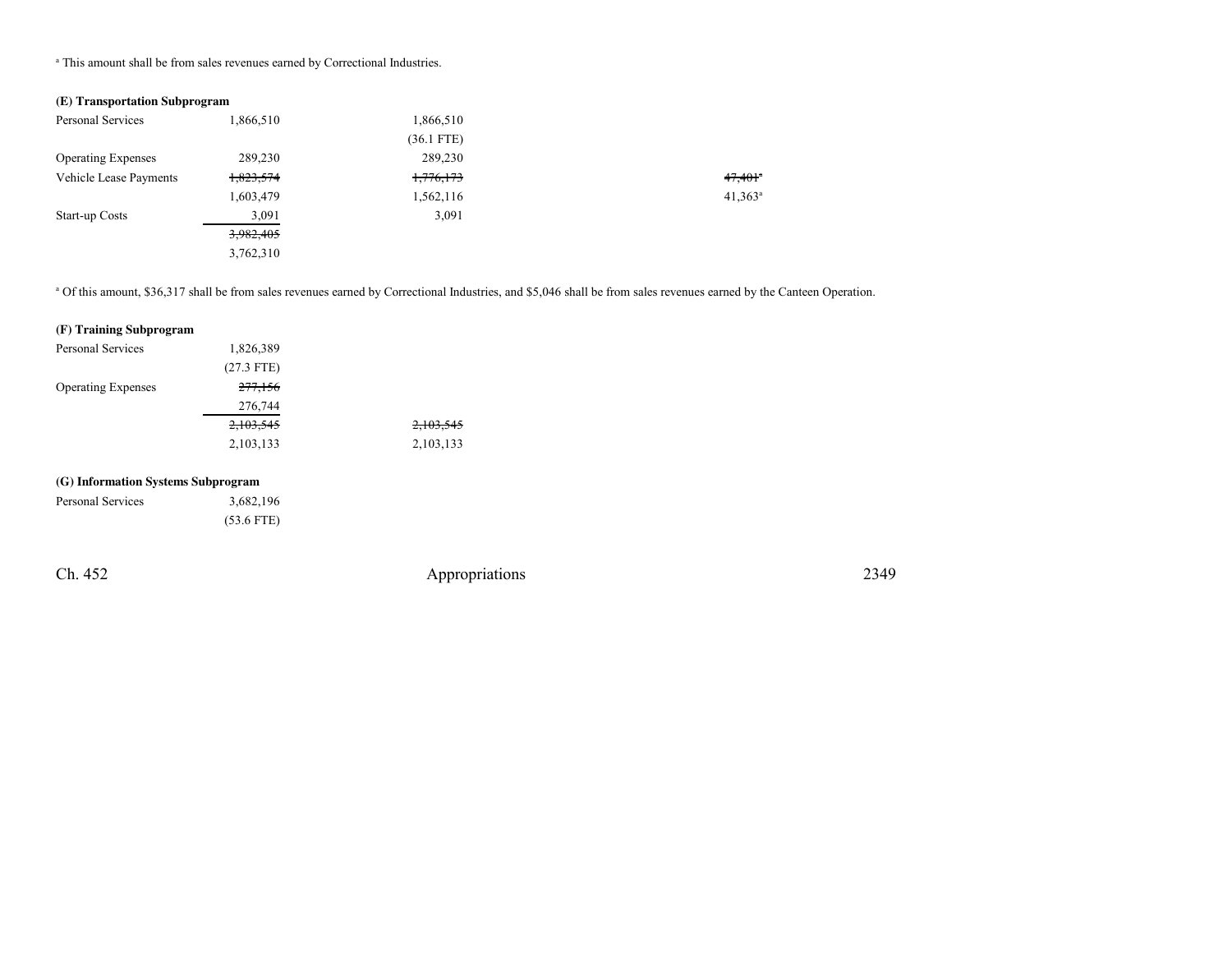| Ch. 452                          | Appropriations            |              |                                             |                                                |                      | 2350                                  |                                |
|----------------------------------|---------------------------|--------------|---------------------------------------------|------------------------------------------------|----------------------|---------------------------------------|--------------------------------|
|                                  |                           |              |                                             |                                                | APPROPRIATION FROM   |                                       |                                |
|                                  | ITEM &<br><b>SUBTOTAL</b> | <b>TOTAL</b> | <b>GENERAL</b><br><b>FUND</b>               | <b>GENERAL</b><br><b>FUND</b><br><b>EXEMPT</b> | CASH<br><b>FUNDS</b> | CASH<br><b>FUNDS</b><br><b>EXEMPT</b> | <b>FEDERAL</b><br><b>FUNDS</b> |
|                                  | \$                        | $\mathbb{S}$ | $\mathbb{S}% _{n}^{X\rightarrow\mathbb{R}}$ | \$                                             | \$                   | \$                                    | \$                             |
| <b>Operating Expenses</b>        | 1,358,665                 |              |                                             |                                                |                      |                                       |                                |
|                                  | 1,354,625                 |              |                                             |                                                |                      |                                       |                                |
| Purchase of Services from        |                           |              |                                             |                                                |                      |                                       |                                |
| Computer Center                  | 12,160                    |              |                                             |                                                |                      |                                       |                                |
|                                  | 8,818                     |              |                                             |                                                |                      |                                       |                                |
|                                  | 5,053,021                 |              | 5,053,021                                   |                                                |                      |                                       |                                |
|                                  | 5,045,639                 |              | 5,045,639                                   |                                                |                      |                                       |                                |
| (H) Facility Services Subprogram |                           |              |                                             |                                                |                      |                                       |                                |
| Personal Services                | 824,510                   |              | 824,510                                     |                                                |                      |                                       |                                |
|                                  | $(10.0$ FTE $)$           |              |                                             |                                                |                      |                                       |                                |
|                                  |                           |              | $(10.0$ FTE)                                |                                                |                      |                                       |                                |
| <b>Operating Expenses</b>        | 82,096                    |              | 82,096                                      |                                                |                      |                                       |                                |
| <b>FACILITY SERVICES GRANT</b>   | 28,620                    |              |                                             |                                                |                      | $28,620$ <sup>a</sup>                 |                                |
|                                  | 906,606                   |              | 906,606                                     |                                                |                      |                                       |                                |
|                                  | 935,226                   |              |                                             |                                                |                      |                                       |                                |
|                                  |                           |              |                                             |                                                |                      |                                       |                                |

<sup>a</sup> THIS AMOUNT SHALL BE FROM GRANT FUNDS FROM THE COLORADO HISTORICAL SOCIETY.

26,217,06426,183,696

Ch. 452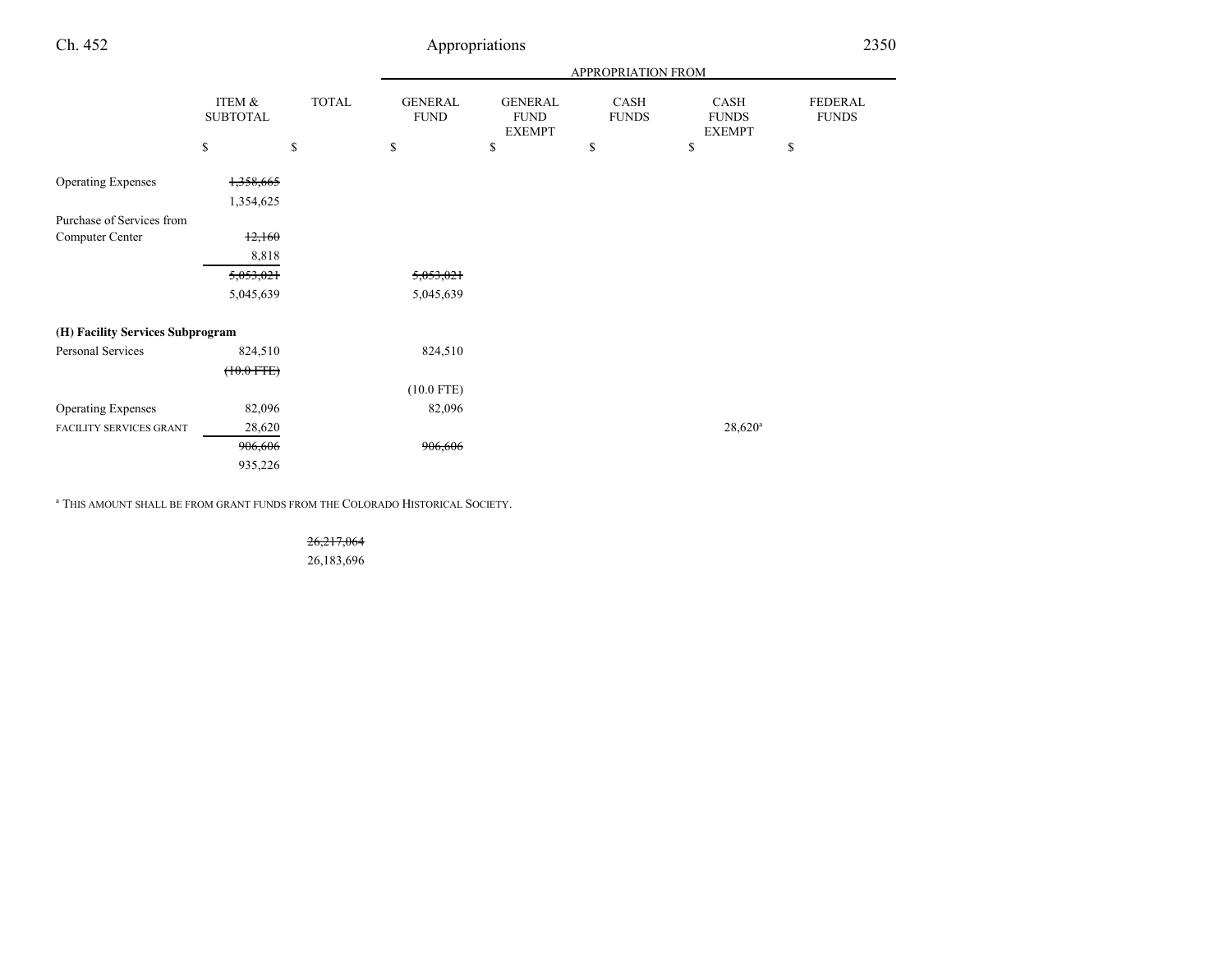| (4) INMATE PROGRAMS             |                    |                  |                        |                          |                    |
|---------------------------------|--------------------|------------------|------------------------|--------------------------|--------------------|
| (A) Labor Subprogram            |                    |                  |                        |                          |                    |
| Personal Services               | 5,227,879          |                  |                        |                          |                    |
|                                 | $(97.3$ FTE)       |                  |                        |                          |                    |
| <b>Operating Expenses</b>       | 91,065             |                  |                        |                          |                    |
|                                 | 90,527             |                  |                        |                          |                    |
|                                 | 5,318,944          | 5,318,944        |                        |                          |                    |
|                                 | 5,318,406          | 5,318,406        |                        |                          |                    |
| (B) Education Subprogram        |                    |                  |                        |                          |                    |
| Personal Services               | 8,377,882          | 8,377,882        |                        |                          |                    |
|                                 | 8,301,726          | 8,301,726        |                        |                          |                    |
|                                 |                    | $(145.4$ FTE $)$ |                        |                          |                    |
|                                 |                    | $(143.8$ FTE)    |                        |                          |                    |
| <b>Operating Expenses</b>       | 1,895,723          |                  | 1,238,985 <sup>a</sup> | $656,738$ <sup>b</sup>   |                    |
|                                 | 2,210,531          |                  |                        | 971,546 <sup>b</sup>     |                    |
| <b>Contract Services</b>        | 5,991,743          | 4,991,743        |                        | $1,000,000$ <sup>c</sup> |                    |
| <b>Education Grants</b>         | <del>651,288</del> |                  |                        | $194,896$ <sup>d</sup>   | <del>456,392</del> |
|                                 | 1,986,705          |                  |                        | 235,808 <sup>d</sup>     | 1,750,897          |
|                                 |                    |                  |                        | $(1.0$ FTE)              |                    |
| Start-up Costs                  | 3,438              |                  |                        | $3,438$ <sup>e</sup>     |                    |
| <b>Indirect Cost Recoveries</b> | 394                |                  |                        |                          | 394                |
|                                 | 16,920,468         |                  |                        |                          |                    |
|                                 | 18,491,099         |                  |                        |                          |                    |

Ch. 452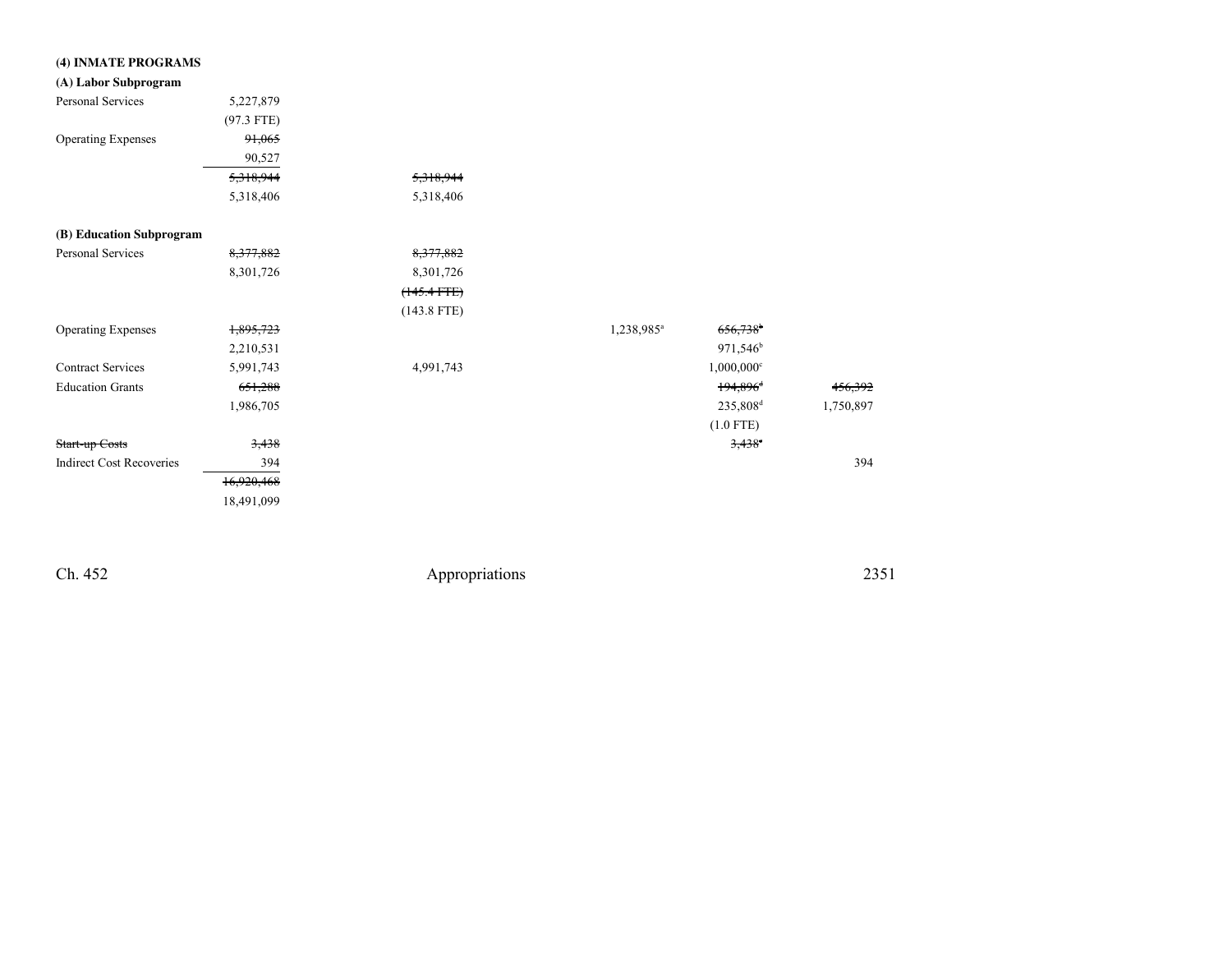# 2

|                 |       |                |               | APPROPRIATION FROM |               |                |  |
|-----------------|-------|----------------|---------------|--------------------|---------------|----------------|--|
| ITEM &          | TOTAL | <b>GENERAL</b> | GENERAL       | CASH               | <b>CASH</b>   | <b>FEDERAL</b> |  |
| <b>SUBTOTAL</b> |       | <b>FUND</b>    | <b>FUND</b>   | <b>FUNDS</b>       | <b>FUNDS</b>  | <b>FUNDS</b>   |  |
|                 |       |                | <b>EXEMPT</b> |                    | <b>EXEMPT</b> |                |  |
|                 |       |                |               |                    |               |                |  |

<sup>a</sup> This amount shall be from sales revenues earned by vocational programs.

<sup>b</sup> Of this amount, \$463,001 shall be from sales revenues earned by the Canteen Operation, and \$193,737(T) \$508,545(T) shall be from sales revenues earned by vocational programs for products and services sold to other government agencies.

c These amounts shall be from sales revenues earned by the Canteen Operation.

<sup>d</sup> Of this amount,  $\frac{$+68,754}{$\sqrt{13}}$  \$211,642(T) shall be from federal funds appropriated to the Department of Education,  $\frac{$+6,142}{$\sqrt{142}$}$  \$14,166(T) shall be from federal funds appropriated to the Colorado Department of Public Health and Environment, and \$10,000 shall be from gifts, grants, and donations.

#### **(C) Recreation Subprogram**

| Personal Services         | 6,177,042            | 6,177,042     |                       |
|---------------------------|----------------------|---------------|-----------------------|
|                           |                      | $(118.2$ FTE) |                       |
| <b>Operating Expenses</b> | 76,754               |               | $76,754$ <sup>n</sup> |
|                           | 76,216               |               | $76,216^a$            |
|                           | <del>6,253,796</del> |               |                       |
|                           | 6,253,258            |               |                       |

a This amount shall be from sales revenues earned by the Canteen Operation.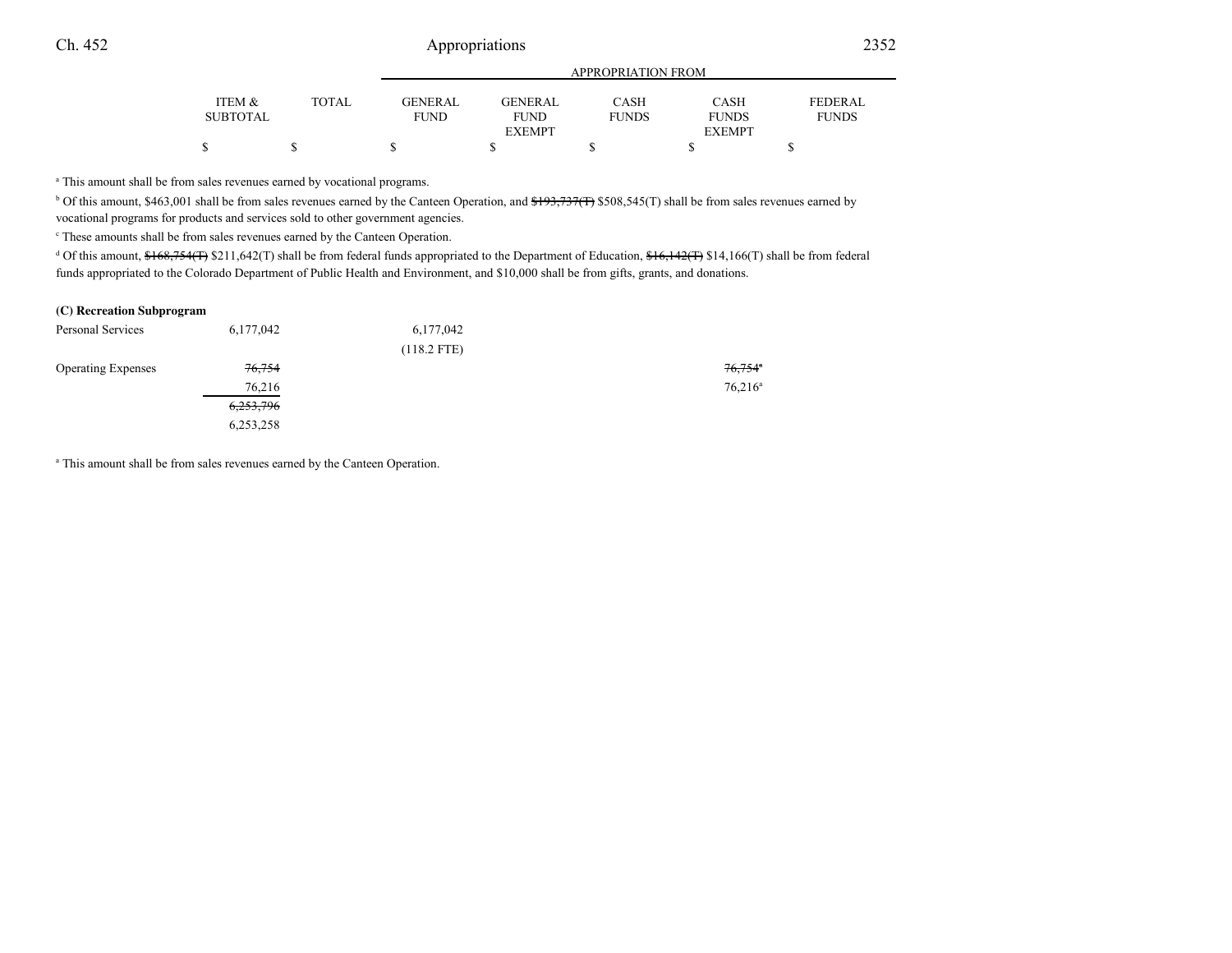| (D) Drug and Alcohol Treatment Subprogram |           |             |                      |                  |         |
|-------------------------------------------|-----------|-------------|----------------------|------------------|---------|
| Personal Services                         | 213,857   | 213,857     |                      |                  |         |
|                                           |           | $(3.5$ FTE) |                      |                  |         |
| Drug Offender Surcharge                   |           |             |                      |                  |         |
| Program                                   | 995,127   |             | 995,127 <sup>a</sup> |                  |         |
| <b>Contract Services</b>                  | 4,301,737 | 4,301,737   |                      |                  |         |
|                                           | 4,342,956 | 4,342,956   |                      |                  |         |
| <b>Treatment Grants</b>                   | 512,704   |             |                      | $212,726(f)^6$   | 299,978 |
|                                           | 468,884   |             |                      | $193.874(T)^{b}$ | 275,010 |
|                                           | 6,023,425 |             |                      |                  |         |
|                                           | 6,020,824 |             |                      |                  |         |

<sup>a</sup> This amount shall be from the Drug Offender Surcharge Fund created in Section 18-19-103(4), C.R.S.

<sup>b</sup> This amount shall be from federal funds appropriated to the Division of Criminal Justice in the Department of Public Safety.

| (E) Sex Offender Treatment Subprogram |           |              |                  |           |         |
|---------------------------------------|-----------|--------------|------------------|-----------|---------|
| Personal Services                     | 2,413,838 | 2,385,027    | $28,811^a$       |           |         |
|                                       |           | $(44.1$ FTE) | $(1.0$ FTE)      |           |         |
| <b>Operating Expenses</b>             | 269,516   | 269,016      | 500 <sup>a</sup> |           |         |
| Polygraph Testing                     | 99,569    | 99,569       |                  |           |         |
| Sex Offender Treatment                |           |              |                  |           |         |
| Grants                                | 209,076   |              |                  | 41,000(T) | 168,076 |
|                                       | 127,070   |              |                  |           | 127,070 |
|                                       | 2,991,999 |              |                  |           |         |
|                                       | 2,909,993 |              |                  |           |         |

<sup>a</sup> These amounts shall be from the Sex Offender Surcharge Fund created in Section 18-21-103 (3), C.R.S.

Ch. 452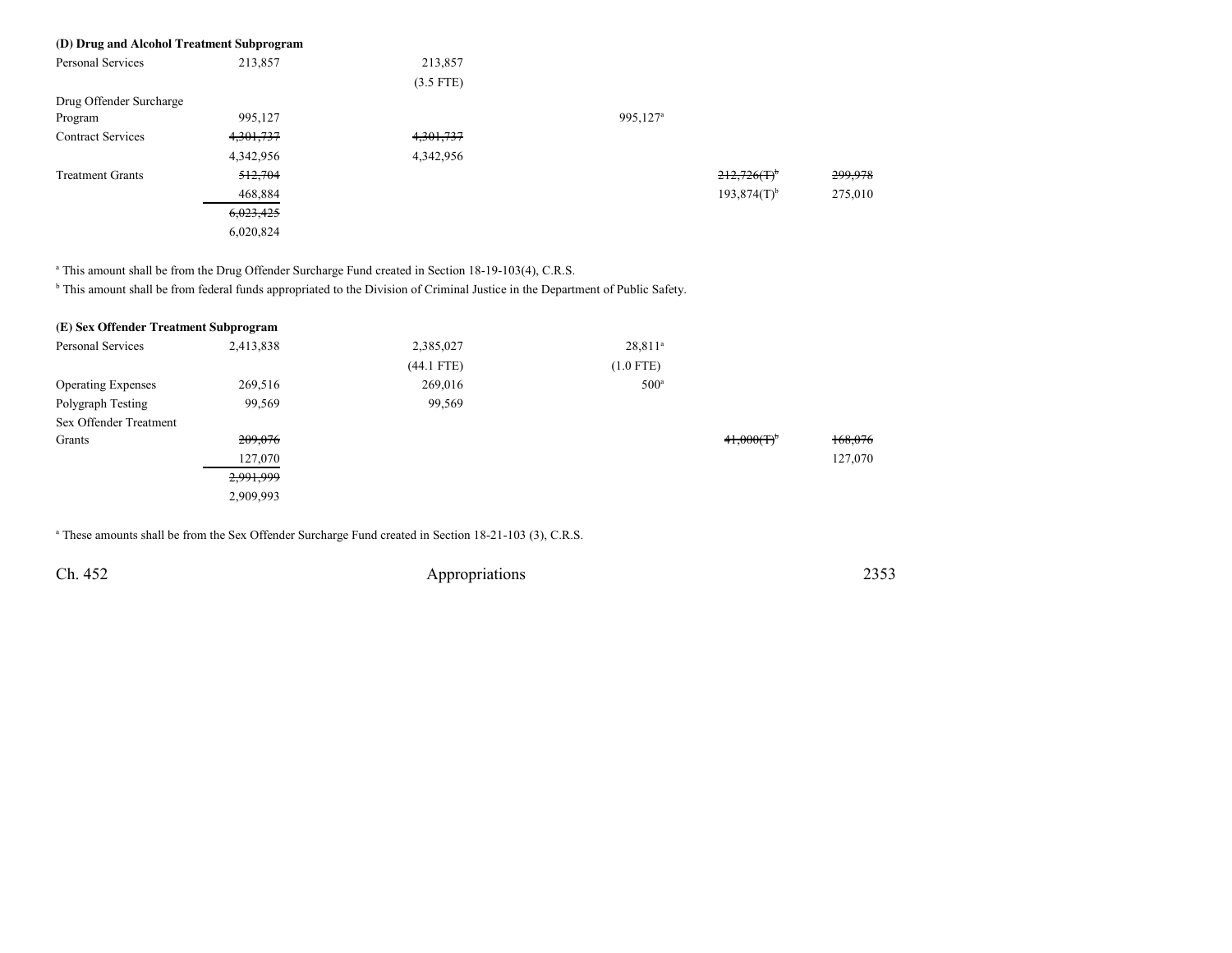| Ch. 452                   |                                                                                                                                   |              |                               | Appropriations                                 |                             |                                              | 2354                           |
|---------------------------|-----------------------------------------------------------------------------------------------------------------------------------|--------------|-------------------------------|------------------------------------------------|-----------------------------|----------------------------------------------|--------------------------------|
|                           |                                                                                                                                   |              |                               |                                                | <b>APPROPRIATION FROM</b>   |                                              |                                |
|                           | ITEM &<br><b>SUBTOTAL</b>                                                                                                         | <b>TOTAL</b> | <b>GENERAL</b><br><b>FUND</b> | <b>GENERAL</b><br><b>FUND</b><br><b>EXEMPT</b> | <b>CASH</b><br><b>FUNDS</b> | <b>CASH</b><br><b>FUNDS</b><br><b>EXEMPT</b> | <b>FEDERAL</b><br><b>FUNDS</b> |
|                           |                                                                                                                                   | \$           | ъ.                            |                                                | S                           | S                                            |                                |
| Safety.                   | <sup>*</sup> This amount shall be from federal funds appropriated to the Division of Criminal Justice in the Department of Public |              |                               |                                                |                             |                                              |                                |
| (F) Volunteers Subprogram |                                                                                                                                   |              |                               |                                                |                             |                                              |                                |

| Personal Services         | 519,114     |  |
|---------------------------|-------------|--|
|                           | $(9.0$ FTE) |  |
| <b>Operating Expenses</b> | 17,912      |  |
|                           | 537,026     |  |

a This amount shall be from sales revenues earned by the Canteen Operation.

| <del>38,045,658</del> |  |
|-----------------------|--|
| 39,530,606            |  |

#### **(5) COMMUNITY SERVICES SERVICES**6a

| (A) Parole Subprogram     |                        |               |
|---------------------------|------------------------|---------------|
| Personal Services         | 8,592,347              |               |
|                           | 8,751,474              | 8,751,474     |
|                           | <del>(159.2 FTE)</del> |               |
|                           |                        | $(162.7$ FTE) |
| <b>Operating Expenses</b> | <del>996,648</del>     |               |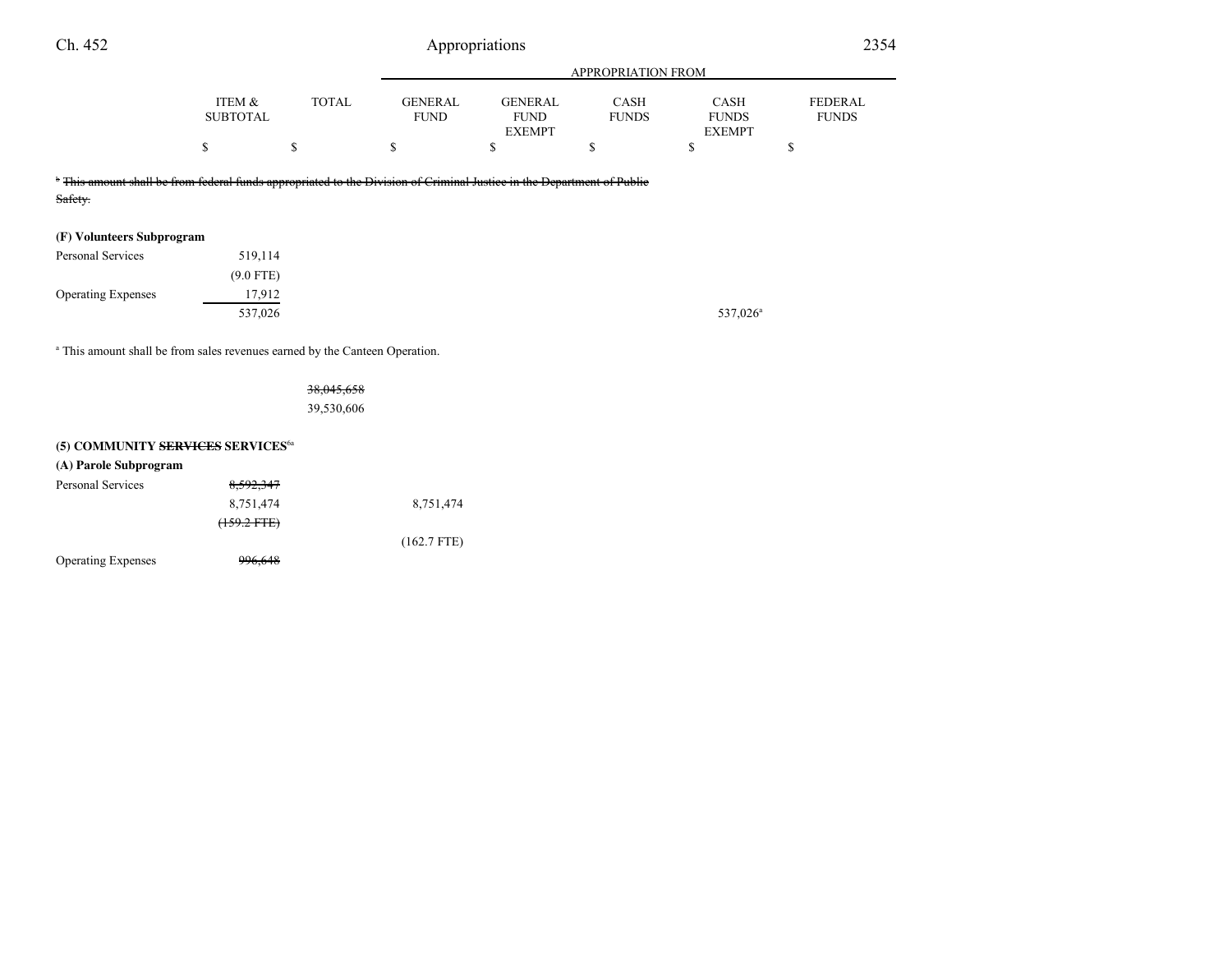|                          | 1,016,260  | 1,016,260  |                     |
|--------------------------|------------|------------|---------------------|
| Administrative Law Judge |            |            |                     |
| Services                 | 5,556      |            |                     |
|                          | 4,603      | 4,603      |                     |
| <b>Contract Services</b> | 712,252    |            |                     |
|                          | 851,285    | 851,285    |                     |
| Start-up Costs           | 316,317    |            |                     |
|                          | 415,230    | 415,230    |                     |
| PAROLE GRANTS            | 49,208     |            | 49,208 <sup>a</sup> |
|                          | 10,623,120 | 10,623,120 |                     |
|                          | 11,088,060 |            |                     |

<sup>a</sup> THIS AMOUNT SHALL BE FROM FEDERAL FUNDS APPROPRIATED TO THE DIVISION OF CRIMINAL JUSTICE IN THE DEPARTMENT OF PUBLIC SAFETY.

| (B) Parole Intensive Supervision Subprogram |                      |
|---------------------------------------------|----------------------|
| Personal Services                           | 4,195,958            |
|                                             | 4,282,045            |
|                                             | $(83.4$ FTE)         |
|                                             | $(85.4$ FTE)         |
| <b>Operating Expenses</b>                   | 444,756              |
|                                             | 454,967              |
| <b>Contract Services</b>                    | <del>1,438,802</del> |
|                                             | 1,579,185            |
| Non-residential Services                    | <del>1,109,122</del> |
|                                             | 1,217,338            |
| Home Detention                              | 69,383               |
|                                             |                      |

Ch. 452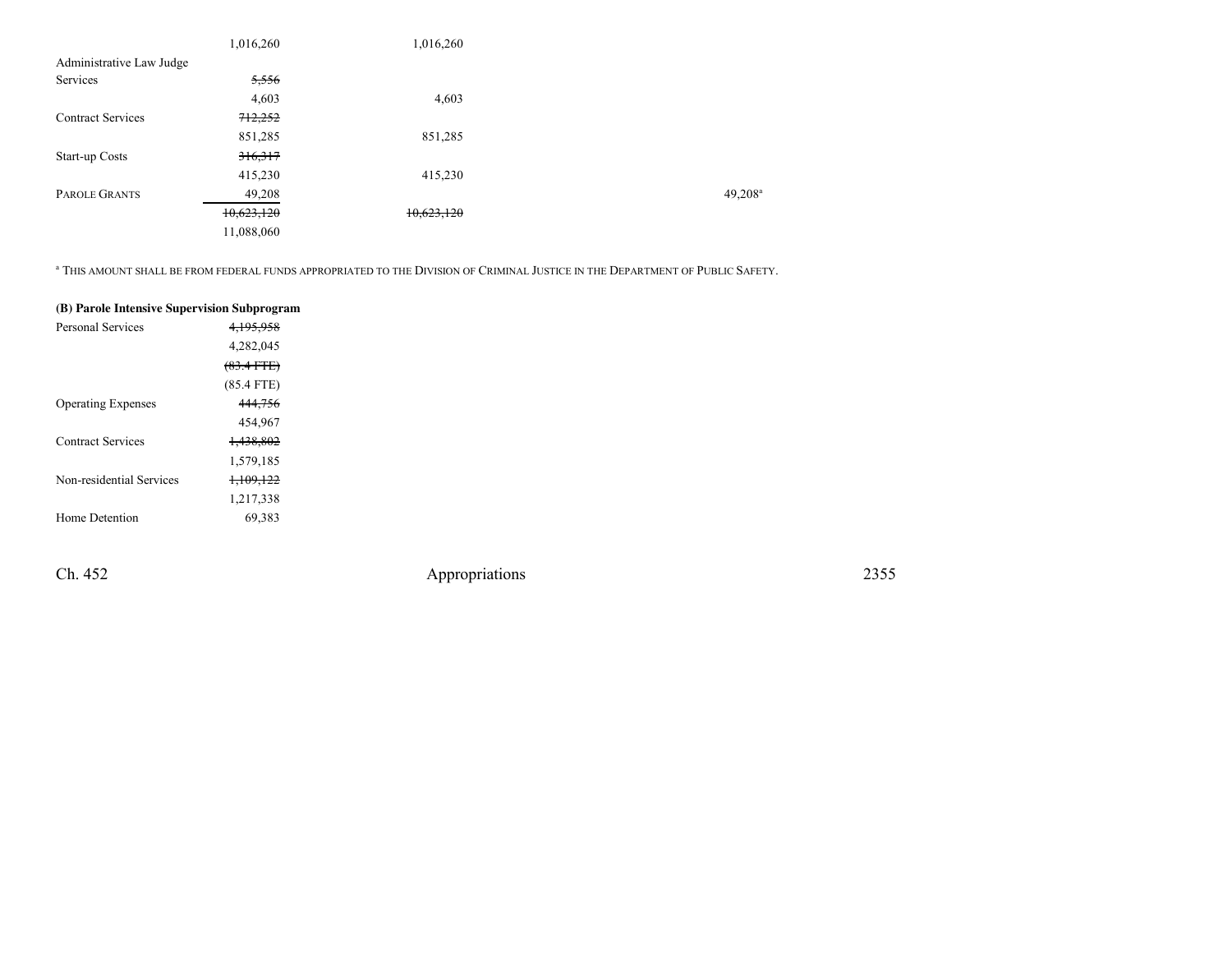| Ch. 452                                        |                           |              |                               | Appropriations                                  |                             |                                       |                         | 2356 |
|------------------------------------------------|---------------------------|--------------|-------------------------------|-------------------------------------------------|-----------------------------|---------------------------------------|-------------------------|------|
|                                                |                           |              |                               |                                                 | APPROPRIATION FROM          |                                       |                         |      |
|                                                | ITEM &<br><b>SUBTOTAL</b> | <b>TOTAL</b> | <b>GENERAL</b><br><b>FUND</b> | <b>GENERAL</b><br>${\rm FUND}$<br><b>EXEMPT</b> | <b>CASH</b><br><b>FUNDS</b> | CASH<br><b>FUNDS</b><br><b>EXEMPT</b> | FEDERAL<br><b>FUNDS</b> |      |
|                                                | $\mathbb S$               | $\mathbb S$  | $\mathbb{S}$                  | \$                                              | $\mathbb{S}$                | \$                                    | \$                      |      |
| Start-up Costs                                 | 148,791                   |              |                               |                                                 |                             |                                       |                         |      |
|                                                | 202,715                   |              |                               |                                                 |                             |                                       |                         |      |
|                                                | 7,406,812                 |              | 7,406,812                     |                                                 |                             |                                       |                         |      |
|                                                | 7,805,633                 |              | 7,805,633                     |                                                 |                             |                                       |                         |      |
| (C) Community Intensive Supervision Subprogram |                           |              |                               |                                                 |                             |                                       |                         |      |
| Personal Services                              | 3,120,680                 |              |                               |                                                 |                             |                                       |                         |      |
|                                                | $(57.5$ FTE)              |              |                               |                                                 |                             |                                       |                         |      |
| <b>Operating Expenses</b>                      | 535,728                   |              |                               |                                                 |                             |                                       |                         |      |
| <b>Contract Services</b>                       | 3,698,184                 |              |                               |                                                 |                             |                                       |                         |      |
|                                                | 3,766,809                 |              |                               |                                                 |                             |                                       |                         |      |
| Start-up Costs                                 | 47,920                    |              |                               |                                                 |                             |                                       |                         |      |
|                                                | 7,402,512                 |              | 7,402,512                     |                                                 |                             |                                       |                         |      |
|                                                | 7,471,137                 |              | 7,471,137                     |                                                 |                             |                                       |                         |      |
| (D) Community Supervision Subprogram           |                           |              |                               |                                                 |                             |                                       |                         |      |
| (1) Community Supervision                      |                           |              |                               |                                                 |                             |                                       |                         |      |
| Personal Services                              | 2,670,882                 |              | 2,670,882                     |                                                 |                             |                                       |                         |      |
|                                                |                           |              | $(46.8$ FTE)                  |                                                 |                             |                                       |                         |      |
| <b>Operating Expenses</b>                      | 166,954                   |              | 166,954                       |                                                 |                             |                                       |                         |      |
|                                                |                           |              |                               |                                                 |                             |                                       |                         |      |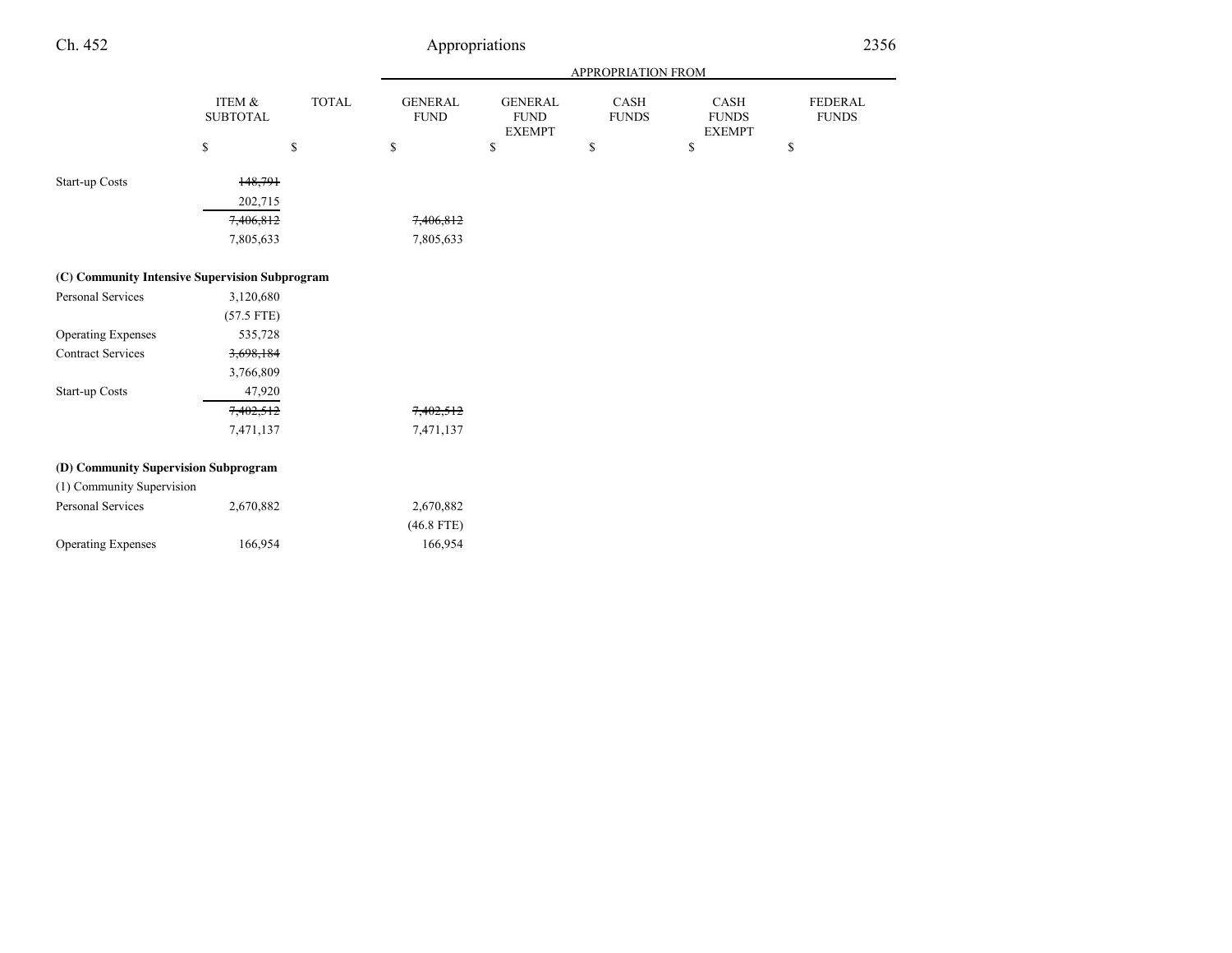| 565,488              | 565,488   |               |
|----------------------|-----------|---------------|
| <del>1,346,880</del> | 1,346,880 |               |
| 171,000              | 171,000   |               |
|                      |           |               |
| 300,832              | 300,832   |               |
|                      |           |               |
| 74,524               | 42,049    | $32,475(T)^a$ |
| 34,628               | 34,628    |               |
| 5,160,188            |           |               |
| 3,984,308            |           |               |
|                      |           |               |

<sup>a</sup> This amount shall be from federal funds appropriated to the Division of Criminal Justice in the Department of Public Safety.

| (2) Youthful Offender System Aftercare |             |                |      |
|----------------------------------------|-------------|----------------|------|
| Personal Services                      | 574,117     |                |      |
|                                        | $(9.5$ FTE) |                |      |
| <b>Operating Expenses</b>              | 141,067     |                |      |
| <b>Contract Services</b>               | 1,062,396   |                |      |
|                                        | 1,777,580   | 1,777,580      |      |
| (E) Community Re-entry Subprogram      |             |                |      |
| Personal Services                      | 674,544     | 674,544        |      |
|                                        |             | $(13.0$ FTE)   |      |
| <b>Operating Expenses</b>              | 15,000      | 15,000         |      |
| Offender Emergency                     |             |                |      |
| Assistance                             | 86,844      | 86,844         |      |
| Ch. 452                                |             | Appropriations | 2357 |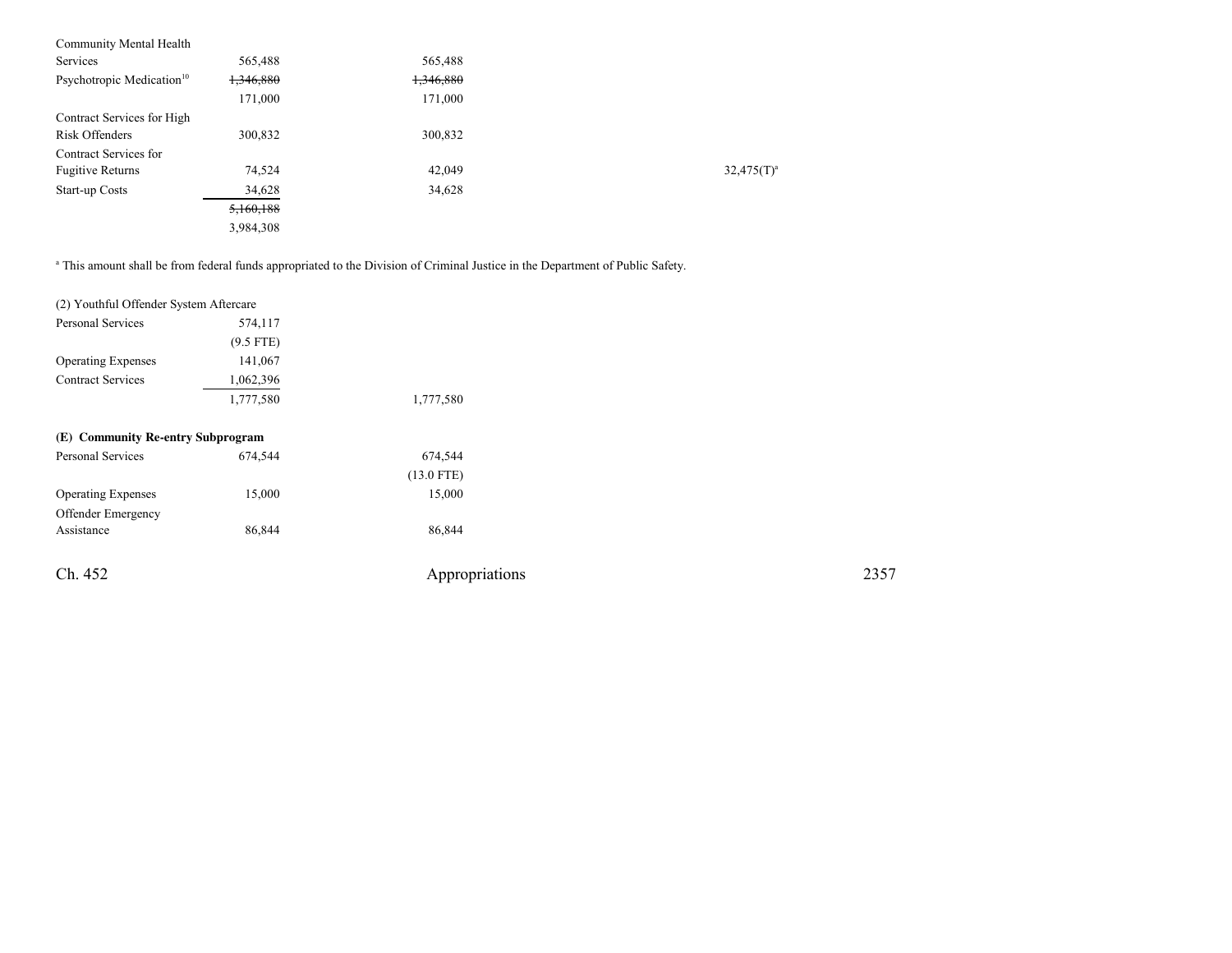# Appropriations <sup>2358</sup>

|                                                    |                                      |              |                               |                                                | APPROPRIATION FROM          |                                              |                                |
|----------------------------------------------------|--------------------------------------|--------------|-------------------------------|------------------------------------------------|-----------------------------|----------------------------------------------|--------------------------------|
|                                                    | <b>ITEM &amp;</b><br><b>SUBTOTAL</b> | <b>TOTAL</b> | <b>GENERAL</b><br><b>FUND</b> | <b>GENERAL</b><br><b>FUND</b><br><b>EXEMPT</b> | <b>CASH</b><br><b>FUNDS</b> | <b>CASH</b><br><b>FUNDS</b><br><b>EXEMPT</b> | <b>FEDERAL</b><br><b>FUNDS</b> |
|                                                    | \$                                   | \$           | \$                            | \$                                             | \$                          | \$                                           | \$                             |
| <b>Contract Services</b><br>Offender Re-employment | 190,000                              |              | 190,000                       |                                                |                             |                                              |                                |
| Center                                             | 110,000                              |              | 100,000                       |                                                |                             | $10,000^a$                                   |                                |
| Community Reintegration                            |                                      |              |                               |                                                |                             |                                              |                                |
| Grants                                             | 739,092                              |              |                               |                                                |                             | $H8.919(T)^{b}$                              | 620,173                        |
|                                                    | 779,500                              |              |                               |                                                |                             | 333,200 <sup>b</sup>                         | 446,300                        |
| Start-up Costs                                     | 5,248                                |              | 5,248                         |                                                |                             |                                              |                                |
|                                                    | 1,820,728                            |              |                               |                                                |                             |                                              |                                |
|                                                    | 1,861,136                            |              |                               |                                                |                             |                                              |                                |

a This amount shall be from gifts, grants, and donations.

<sup>b</sup> <del>This amount</del> OF THIS AMOUNT, \$13,200(T) shall be from federal funds appropriated to the Colorado Department of Labor and <del>Employment.</del> EMPLOYMENT AND \$320,000 SHALL BE GRANT FUNDS FROM THE JUSTICE, EQUALITY, HUMAN DIGNITY AND TOLERANCE FOUNDATION.

> 34,190,94033,987,854

#### **(6) PAROLE BOARD**

| Personal Services | <del>1,150,377</del> |
|-------------------|----------------------|
|                   | 1,175,295            |
|                   | $(13.5 FTE)$         |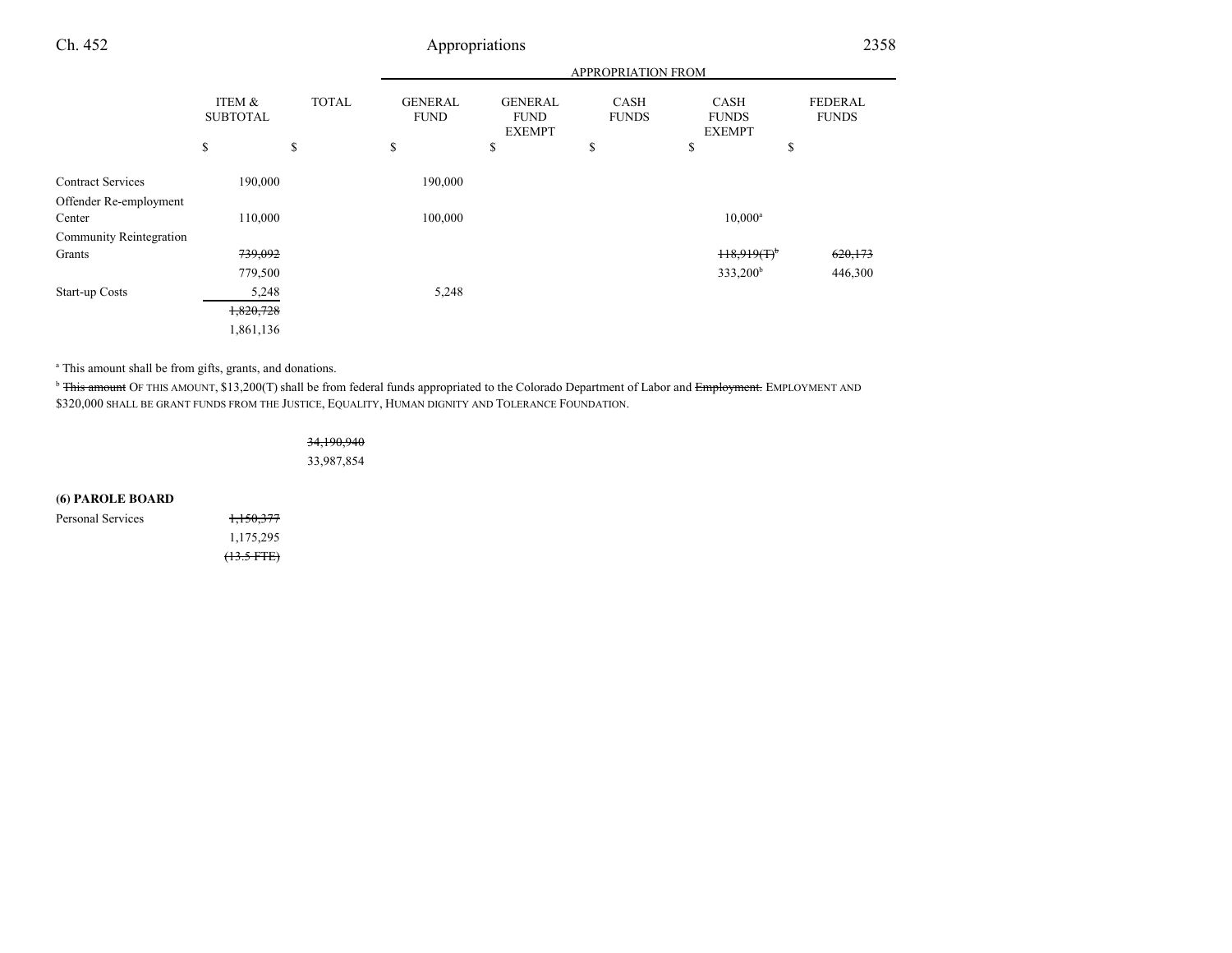|                                 | $(14.2$ FTE)  |                       |           |
|---------------------------------|---------------|-----------------------|-----------|
| <b>Operating Expenses</b>       | 104,890       |                       |           |
|                                 | 105,390       |                       |           |
| <b>Contract Services</b>        | 152,000       |                       |           |
| <b>START-UP COSTS</b>           | 20,220        |                       |           |
|                                 |               | 1,407,267             | 1,407,267 |
|                                 |               | 1,452,905             | 1,452,905 |
|                                 |               |                       |           |
| (7) CORRECTIONAL INDUSTRIES     |               |                       |           |
| Personal Services               | 9,364,192     |                       |           |
|                                 | $(155.0$ FTE) |                       |           |
| <b>Operating Expenses</b>       | 5,409,030     |                       |           |
| Raw Materials                   | 21,928,799    |                       |           |
|                                 | 35,228,799    |                       |           |
| Inmate Pay                      | 1,553,702     |                       |           |
| Capital Outlay                  | 1,406,200     |                       |           |
| <b>Indirect Cost Assessment</b> | 365,761       |                       |           |
|                                 |               | <del>40,027,684</del> |           |
|                                 |               | 53,327,684            |           |

<sup>a</sup> Of this amount,  $$26,201,759(T)$  \$35,511,759(T) is estimated to be from sales to other state agencies,  $$8,475,007$  \$12,465,007 IS estimated to be from sales to non-state entities, \$5,200,918(T) is estimated to be from the Department of Revenue for the purchase of license plates, and \$150,000 is estimated to be from the LandImprovement Fund.

#### **(8) CANTEEN OPERATION**

| Personal Services | 1,618,683    |
|-------------------|--------------|
|                   | $(28.7$ FTE) |

Ch. 452

Appropriations <sup>2359</sup>

40,027,684<sup>a</sup>

53,327,684<sup>a</sup>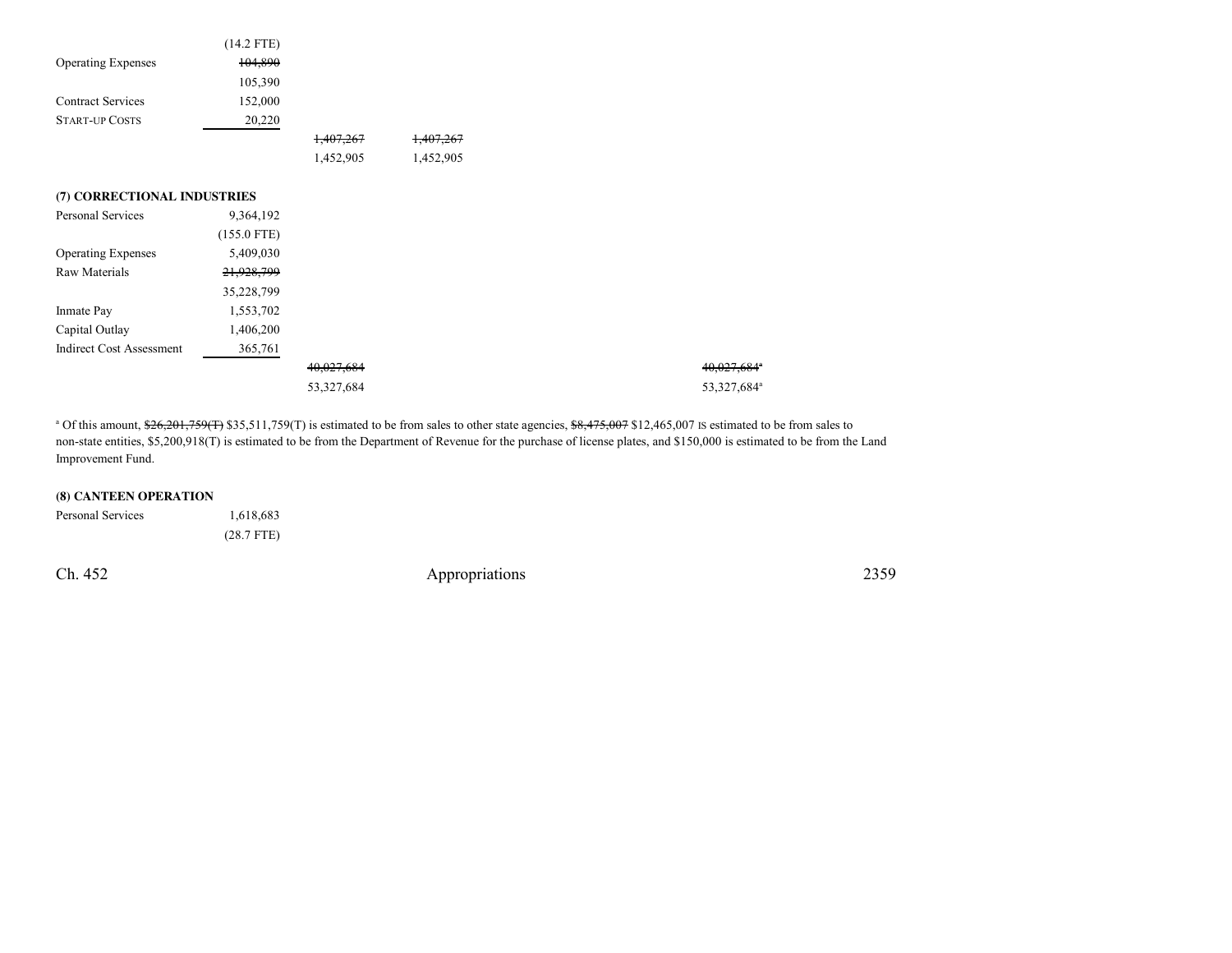| Ch. 452                                                                                |                           |              |                               | Appropriations                                 |                             |                                              | 2360                           |
|----------------------------------------------------------------------------------------|---------------------------|--------------|-------------------------------|------------------------------------------------|-----------------------------|----------------------------------------------|--------------------------------|
|                                                                                        |                           |              |                               |                                                | <b>APPROPRIATION FROM</b>   |                                              |                                |
|                                                                                        | ITEM &<br><b>SUBTOTAL</b> | <b>TOTAL</b> | <b>GENERAL</b><br><b>FUND</b> | <b>GENERAL</b><br><b>FUND</b><br><b>EXEMPT</b> | <b>CASH</b><br><b>FUNDS</b> | <b>CASH</b><br><b>FUNDS</b><br><b>EXEMPT</b> | <b>FEDERAL</b><br><b>FUNDS</b> |
|                                                                                        | \$                        | \$           | \$                            | \$                                             | \$                          | \$                                           | \$                             |
| <b>Operating Expenses</b><br>Inmate Pay                                                | 12,262,080<br>34,986      |              |                               |                                                |                             |                                              |                                |
| <b>Indirect Cost Assessment</b>                                                        | 67,117                    |              |                               |                                                |                             |                                              |                                |
|                                                                                        |                           | 13,982,866   |                               |                                                |                             | 13,982,866 <sup>a</sup>                      |                                |
| <sup>a</sup> This amount shall be from sales revenues earned by the Canteen Operation. |                           |              |                               |                                                |                             |                                              |                                |

#### **TOTALS PART II**

| $(CORRECTIONS)^{4, 5, 11}$ | <del>\$702,876,269</del>    | <del>\$635,194,353</del> | $$2,969,472$ <sup>a</sup> | <del>\$62.569.247°</del>   | <del>\$2,143,197</del> |
|----------------------------|-----------------------------|--------------------------|---------------------------|----------------------------|------------------------|
|                            | \$709,515,105 \$623,626,507 |                          |                           | $$79.697.837$ <sup>a</sup> | \$3,221,289            |

<sup>a</sup> Of these amounts,  $$32,887,003$  \$42,784,053 contain a (T) notation.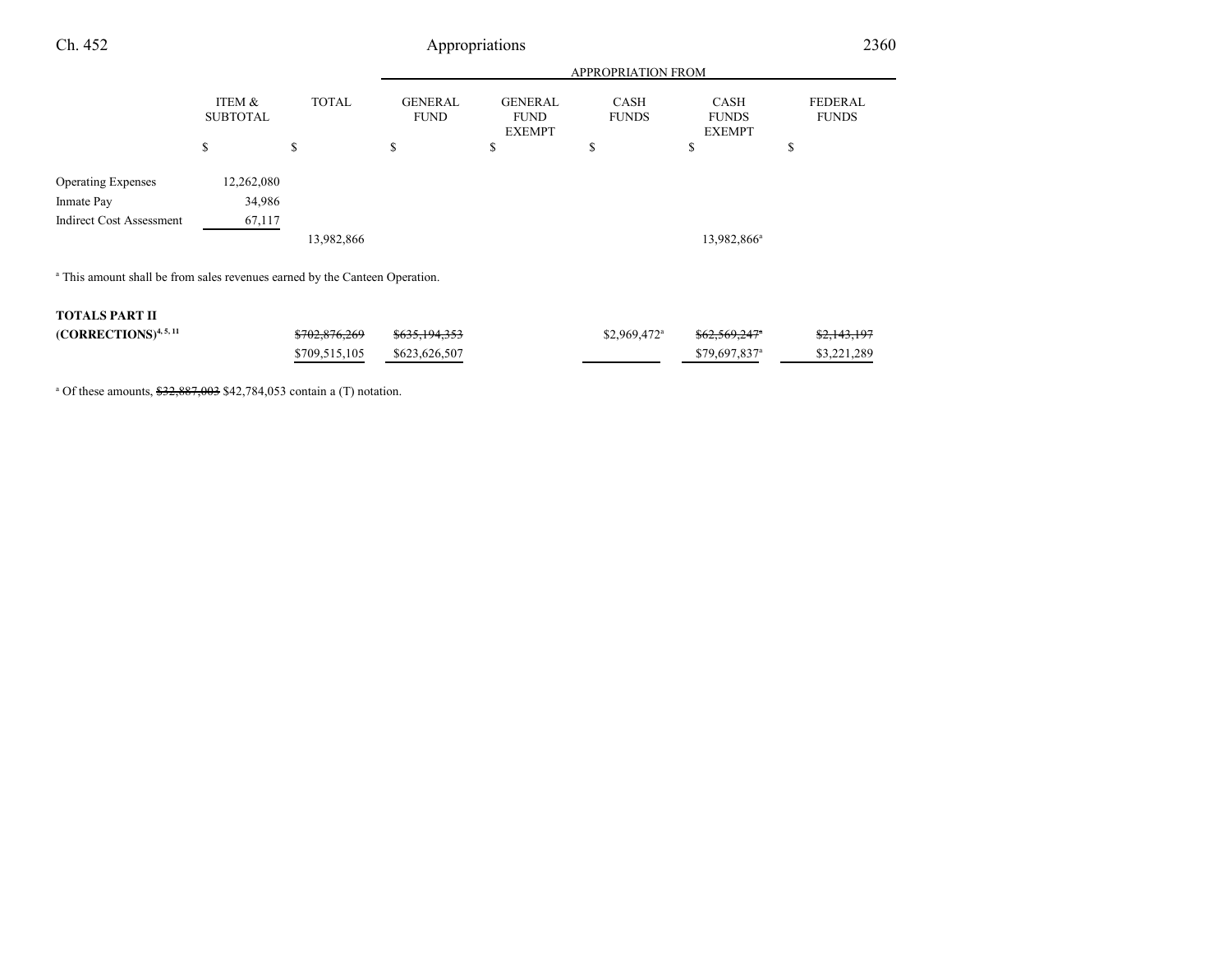**FOOTNOTES** -- The following statements are referenced to the numbered footnotes throughout section 2.

- <sup>4</sup> All Departments, Totals -- The General Assembly requests that copies of all reports requested in other footnotes contained in this act be delivered to the Joint Budget Committee and the majority and minority leadership in each house of the General Assembly.
- <sup>5</sup> All Departments, Totals -- Every Department is requested to submit to the Joint Budget Committee information on the number of additional federal and cash funds exempt FTE associated with any federal grants or private donations that are applied for or received during FY 2007-08.The information should include the number of FTE, the associated costs (such as workers' compensation, health and life benefits, need foradditional space, etc.) that are related to the additional FTE, the direct and indirect matching requirements associated with the federal grantor donated funds, the duration of the grant, and a brief description of the program and its goals and objectives.
- <sup>6</sup> Department of Corrections, Management, Executive Director's Office Subprogram; Department of Human Services, Mental Health and Alcohol and Drug Abuse Services, Alcohol and Drug Abuse Division; and Division of Youth Corrections; Judicial Department, Probation and Related Services; and Department of Public Safety, Division of Criminal Justice -- State agencies involved in multi-agency programs requiring separate appropriations to each agency are requested to designate one lead agency to be responsible for submitting a comprehensive annual budgetrequest for such programs to the Joint Budget Committee, including prior year, request year, and three year forecasts for revenues into the fund and expenditures from the fund by agency. The requests should be sustainable for the length of the forecast based on anticipated revenues.Each agency is still requested to submit its portion of such request with its own budget document. This footnote applies to requests forappropriation from the Drug Offender Surcharge Fund, the Sex Offender Surcharge Fund, the Persistent Drunk Driver Cash Fund, and theAlcohol and Drug Driving Safety Fund, among other programs.
- 6a DEPARTMENT OF CORRECTIONS, MANAGEMENT, EXTERNAL CAPACITY SUBPROGRAM; AND COMMUNITY SERVICES -- <sup>I</sup>T IS THE INTENT OF THE GENERAL ASSEMBLY THAT THE DEPARTMENT OF CORRECTIONS BE AUTHORIZED TO TRANSFER UP TO \$2,000,000 THAT WOULD OTHERWISE REVERT FROM LINE ITEMS WITHIN THE EXTERNAL CAPACITY SUBPROGRAM TO ANY LINE ITEMS WITHIN THE COMMUNITY SERVICES SECTION.IT IS FURTHER THE INTENT OF THE GENERAL ASSEMBLY THAT IF THE DEPARTMENT DOES NOT EXPEND ANY SUCH TRANSFERRED FUNDS PRIOR TO JUNE 30, 2008, THE DEPARTMENT BE ALLOWED TO ROLL FORWARD SUCH FUNDS FOR EXPENDITURE IN FY2008-09. IF SAVINGS DO NOT OCCUR IN THE EXTERNAL CAPACITY SUBPROGRAM, IT IS FURTHER THE INTENT OF THE GENERAL ASSEMBLY THAT THE DEPARTMENT OF CORRECTIONS FUND THE FIRST \$2,000,000 OF ANY UNFUNDED NEED WITHIN THE EXTERNAL CAPACITY SUBPROGRAM WITH MONEYS TRANSFERRED FROM ONE OR MORE PERSONAL SERVICES LINE ITEMS. THE DEPARTMENT OF CORRECTIONS IS REQUESTED TO SUBMIT A REPORT TO THE JOINT BUDGETCOMMITTEE ON OR BEFORE NOVEMBER 1, 2008, SUMMARIZING TRANSFERS THAT WERE MADE PURSUANT TO THIS FOOTNOTE.

Ch. 452

2361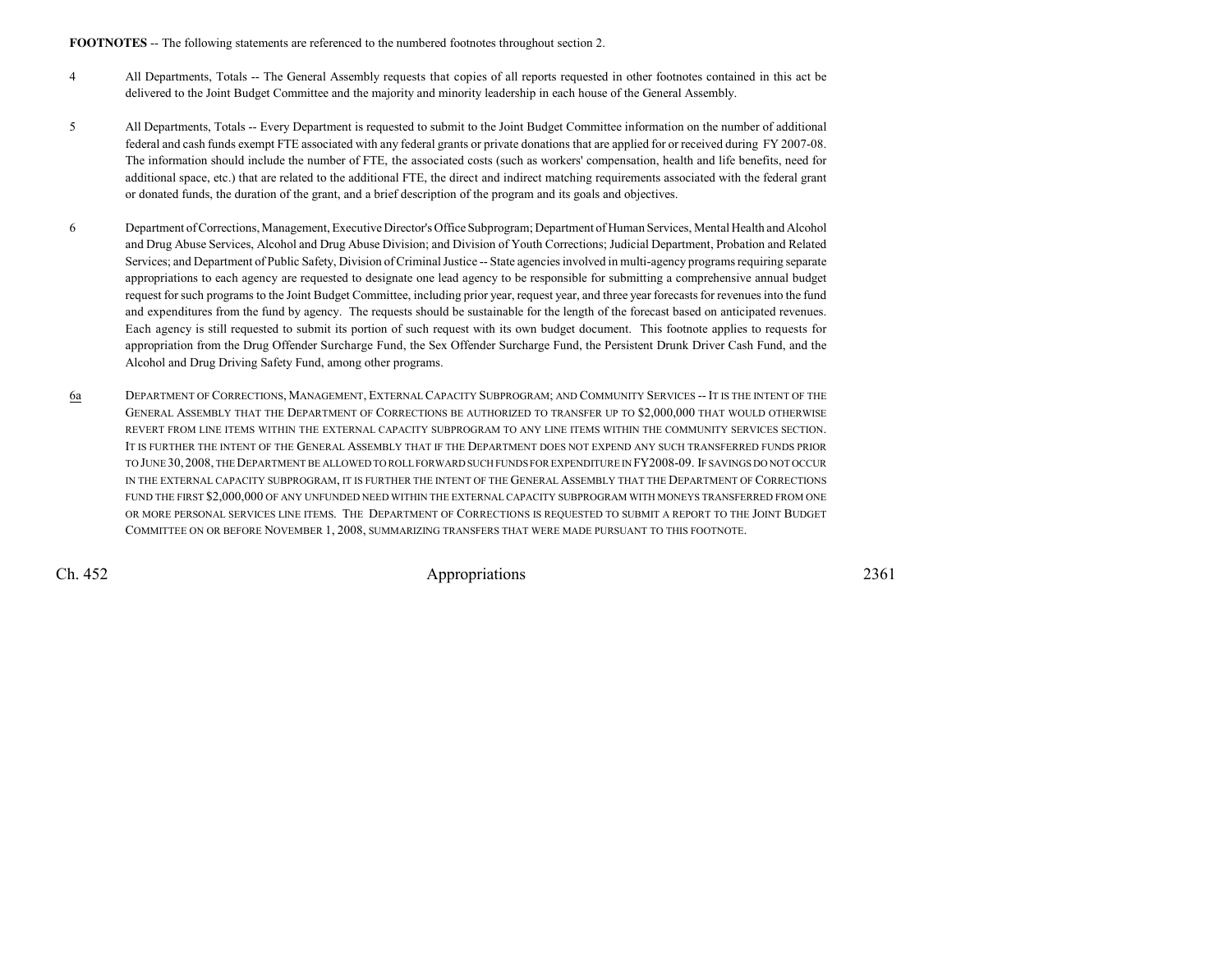# 2

- <sup>7</sup> Department of Corrections, Management, External Capacity Subprogram, Payments to House State Prisoners -- It is the intent of the General Assembly that the Department of Corrections be authorized to transfer 5.0 percent of the total appropriation for external capacity subprogram between line items in the external capacity subprogram for purposes of reimbursing local jails, private prison providers, and community corrections providers. It is further the intent of the General Assembly that the Department provide a report to the Joint Budget Committee onNovember 1, 2007, summarizing transfers that were made pursuant to the provisions of this footnote.
- <sup>8</sup> Department of Corrections, Management, External Capacity Subprogram, Payments to House State Prisoners -- It is the intent of the General Assembly that the appropriations made for payments to private facilities housing state inmates be used exclusively for the purpose of per-diem payments. It is the intent of the General Assembly that the Department not withhold funds from the per diem payments to cover major medicalexpenses incurred by state inmates assigned to private facilities. It is the intent of the General Assembly that appropriations made in themedical services subprogram are sufficient to cover major medical expenses incurred by state inmates held in both state and private facilities.
- 8a Department of Corrections, Management, External Capacity Subprogram, Payments to House State Prisoners -- The Department of Corrections is requested to require private prison providers to break-out their respective operating expenses and capital construction costs in the invoicesthat they submit to the Department for housing Colorado inmates. The Department of Corrections is further requested to submit a report to the Joint Budget Committee by November 1, 2007, summarizing this information for each of the private prison providers reimbursed fromthe External Capacity Subprogram.
- 9 Department of Corrections, Institutions, Youthful Offender System Subprogram -- The Department of Corrections is requested to submit a report to the Joint Budget Committee by November 1, 2007, justifying the ongoing need for the Youthful Offender System. The report is requested to summarize the cost effectiveness of the program, including the cost per offender, taking into consideration drop-out rates andrecidivism rates for the program.
- <sup>10</sup> Department of Corrections, Community Services, Community Supervision Subprogram, Community Supervision, Psychotropic Medication -- The Department is requested to submit a report to the Joint Budget Committee on or before February 1, 2008, summarizing the outcomes of offenders who were provided psychotropic medication from this line item. The report is requested to include the number of mentally illoffenders who receive medication from this line item, the regression rate of the offenders, and the number of offenders who commit new crimes. The report is requested to compare these outcomes with the population of mentally ill offenders in community corrections programsin FY 2005-06.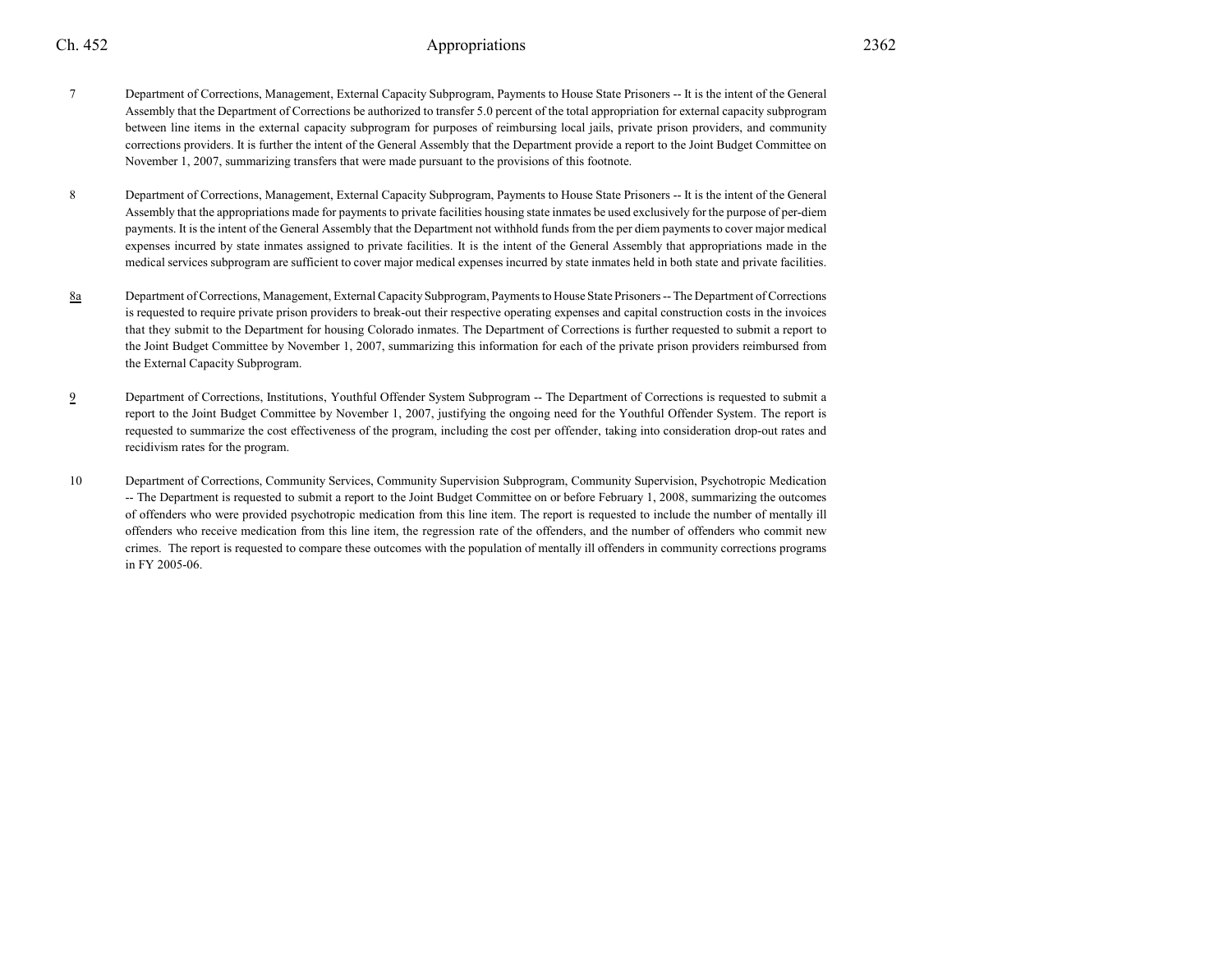Department of Corrections, Totals; Department of Human Services, Mental Health and Alcohol and Drug Abuse Services, Alcohol and Drug Abuse Division; and Division of Youth Corrections; Department of Public Safety, Division of Criminal Justice -- It is the intent of the GeneralAssembly that the impacts of the Governor's Recidivism Reduction and Offender Diversion Package funded by the General Assembly in 2007,be analyzed using contract funding appropriated for this purpose to the Department of Public Safety, Division of Criminal Justice. The evaluation should specifically address: the Short-term Intensive Residential Remediation Treatment Program (STIRRT) in the Departmentof Human Services, Diversion Community Corrections Beds in the Department of Public Safety, Mental Health Beds in the Department ofPublic Safety, and any new programs or services created or implemented through additional budgetary flexibility provided to the Division of Youth Corrections in the Department of Human Services. It is the intent of the General Assembly that the contractor compare the outcomes for offenders who participate in these programs with outcomes for offenders in predetermined control groups. The Department of Public Safety,Division of Criminal Justice, in conjunction with other state departments, is requested to submit an annual progress report to the Joint BudgetCommittee by November 1 of each year. This report is requested to include a summary of the number of offenders served by each program and a summary of the program evaluation techniques that will be used to examine the effectiveness of each program. The Department of Public Safety, Division of Criminal Justice, is requested to submit a final report to the Joint Budget Committee on or before November 1, 2012. The final report should specifically address whether any of the interventions funded were cost-effective and, based on this, recommendations forcontinuation, modification or elimination of each program.

**SECTION 2.** Part II (1) (A), (2) (B), (2) (C), (2) (D), (2) (E), (2) (K), (3) (E), (5) (B), (5) (C), and the affected totals of section 2 of chapter 394, Session Laws of Colorado 2006, as amended by section 1 of chapter 442, Session Laws of Colorado 2007, areamended to read:

Section 2. **Appropriation.**

## **PART IIDEPARTMENT OF CORRECTIONS**

| (1) MANAGEMENT                                          |           |                |                |
|---------------------------------------------------------|-----------|----------------|----------------|
| (A) Executive Director's Office Subprogram <sup>4</sup> |           |                |                |
| Personal Services                                       | 1,374,652 | 1,267,385      | $107,267(T)^a$ |
| Ch. 452                                                 |           | Appropriations | 2363           |

Ch. 452

11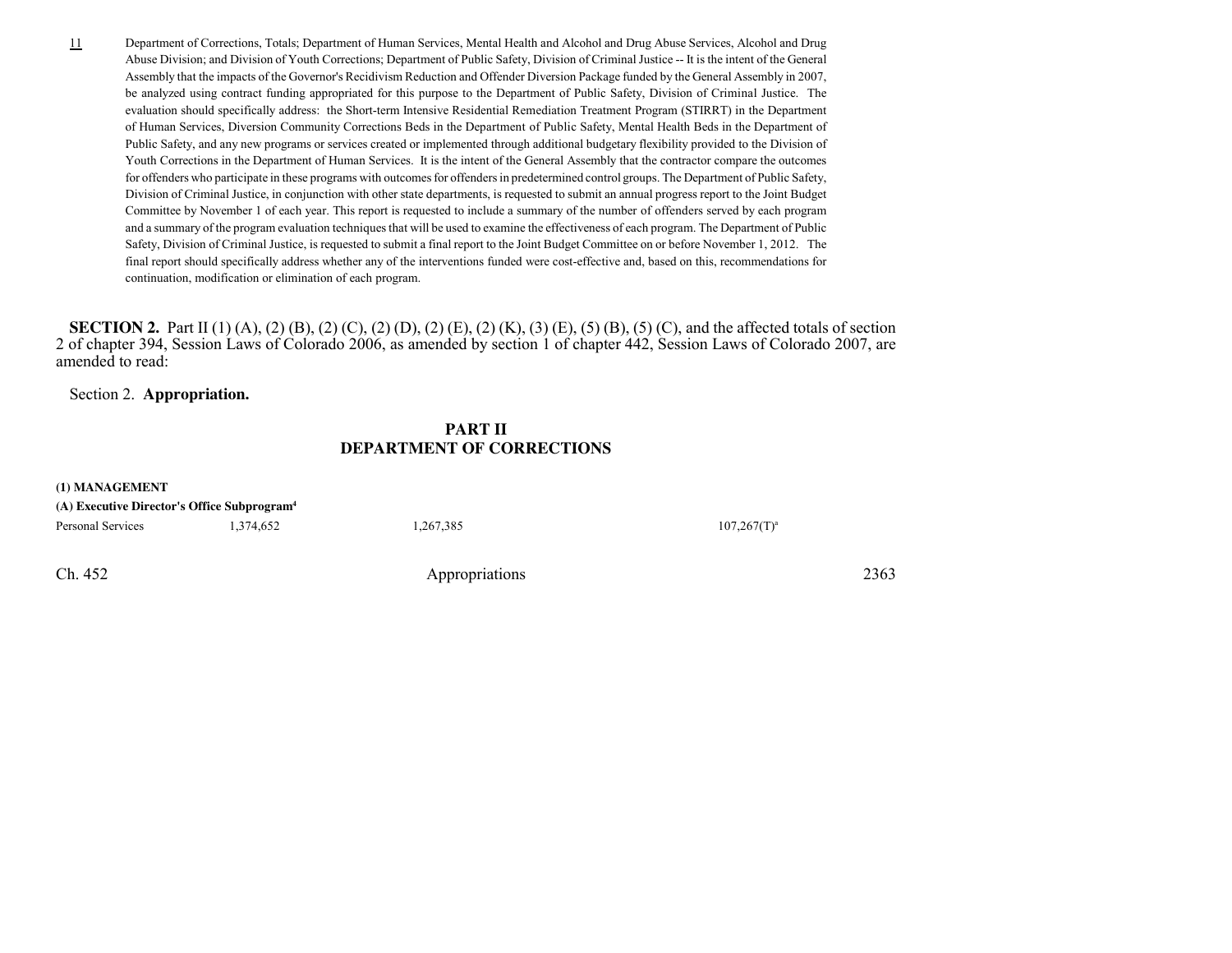|                           |                                      |              | APPROPRIATION FROM            |                                                |                      |                                       |                                             |
|---------------------------|--------------------------------------|--------------|-------------------------------|------------------------------------------------|----------------------|---------------------------------------|---------------------------------------------|
|                           | <b>ITEM &amp;</b><br><b>SUBTOTAL</b> | <b>TOTAL</b> | <b>GENERAL</b><br><b>FUND</b> | <b>GENERAL</b><br><b>FUND</b><br><b>EXEMPT</b> | CASH<br><b>FUNDS</b> | CASH<br><b>FUNDS</b><br><b>EXEMPT</b> | <b>FEDERAL</b><br><b>FUNDS</b>              |
|                           | \$                                   | $\mathbb{S}$ | \$                            | \$                                             | \$                   | \$                                    | $\mathbb{S}% _{n}^{X\rightarrow\mathbb{R}}$ |
|                           |                                      |              | $(20.6$ FTE)                  |                                                |                      | $(1.7$ FTE)                           |                                             |
| Health, Life, and Dental  | 20,905,682                           |              | 20,293,442                    |                                                |                      | $612,240$ <sup>b</sup>                |                                             |
|                           | 20,686,629                           |              | 20,074,389                    |                                                |                      |                                       |                                             |
| Short-term Disability     | 330,774                              |              | 319,332                       |                                                |                      | $11,442^b$                            |                                             |
|                           | 326,408                              |              | 314,966                       |                                                |                      |                                       |                                             |
| Amortization Equalization |                                      |              |                               |                                                |                      |                                       |                                             |
| Disbursement              | 2,067,842                            |              | 1,991,895                     |                                                |                      | 75,947 <sup>b</sup>                   |                                             |
| Salary Survey and Senior  |                                      |              |                               |                                                |                      |                                       |                                             |
| <b>Executive Service</b>  | 9,345,846                            |              | 9,000,741                     |                                                |                      | $345,105^b$                           |                                             |
| Shift Differential        | 4,812,671                            |              | 4,804,621                     |                                                |                      | $8,050^{\rm b}$                       |                                             |
| Workers' Compensation     | 4,428,224                            |              | 4,281,654                     |                                                |                      | $146,570^{\rm b}$                     |                                             |
| <b>Operating Expenses</b> | 205,898                              |              | 190,455                       |                                                |                      | $15,443(T)^a$                         |                                             |
| Legal Services for 15,298 |                                      |              |                               |                                                |                      |                                       |                                             |
| hours                     | 1,118,491°                           |              | 1,080,133                     |                                                |                      | 38,358 <sup>b</sup>                   |                                             |
| Payment to Risk           |                                      |              |                               |                                                |                      |                                       |                                             |
| Management and Property   |                                      |              |                               |                                                |                      |                                       |                                             |
| Funds                     | 4,982,853                            |              | 4,817,924                     |                                                |                      | 164,929 <sup>b</sup>                  |                                             |
| Leased Space              | 2,876,318                            |              | 2,666,113                     |                                                |                      | $210,205$ <sup>d</sup>                |                                             |
| Capitol Complex Leased    |                                      |              |                               |                                                |                      |                                       |                                             |
| Space                     | 202,182                              |              | 113,645                       |                                                |                      | 88,537 <sup>d</sup>                   |                                             |
|                           | 52,651,433                           |              |                               |                                                |                      |                                       |                                             |
|                           | 52,428,014                           |              |                               |                                                |                      |                                       |                                             |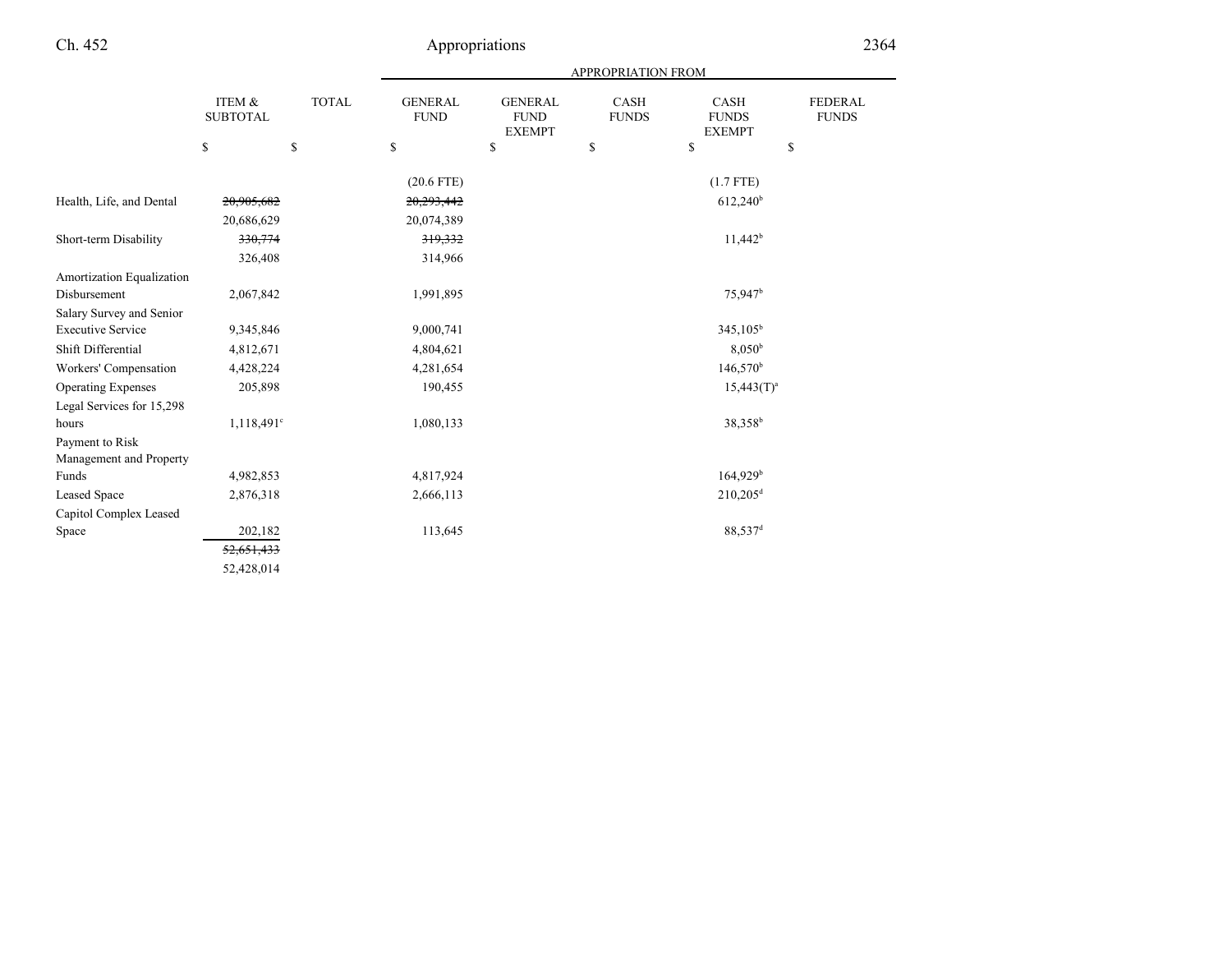a These amounts shall be from State Victims Assistance and Law Enforcement funds appropriated in the Division of Criminal Justice in the Department of Public Safety.

<sup>b</sup> Of these amounts, \$1,231,903 shall be from sales revenues earned by Correctional Industries, and \$170,738 shall be from sales revenues earned by the Canteen Operation.

c Of this amount, \$1,036,745 shall be used to purchase 15,298 hours of legal services from the Department of Law, and \$81,746 shall be used to contract for legalservices from private firms for litigation related to the Rifle Correctional Center.

<sup>d</sup>These amounts shall be from sales revenues earned by Correctional Industries.

#### 162,468,381

162,244,962

#### **(2) INSTITUTIONS**

| (B) Maintenance Subprogram          |                       |                       |
|-------------------------------------|-----------------------|-----------------------|
| Personal Services                   | <del>16.341.986</del> |                       |
|                                     | 16,096,312            |                       |
|                                     | $(294.5$ FTE)         |                       |
| <b>Operating Expenses</b>           | 4,315,502             |                       |
| Purchase of Services                | 1,032,048             |                       |
|                                     | 21,689,536            | <del>21,689,536</del> |
|                                     | 21,443,862            | 21,443,862            |
| (C) Housing and Security Subprogram |                       |                       |
| Doronal Corrigeo                    | 126.077.6278          |                       |

| Ch. 452                   |                              | Appropriations | 2365 |
|---------------------------|------------------------------|----------------|------|
| <b>Operating Expenses</b> | 1,656,760                    |                |      |
|                           | $(2,879.2$ FTE)              |                |      |
|                           | $136, 127, 637$ <sup>a</sup> |                |      |
| Personal Services         | <del>136,977,637</del> *     |                |      |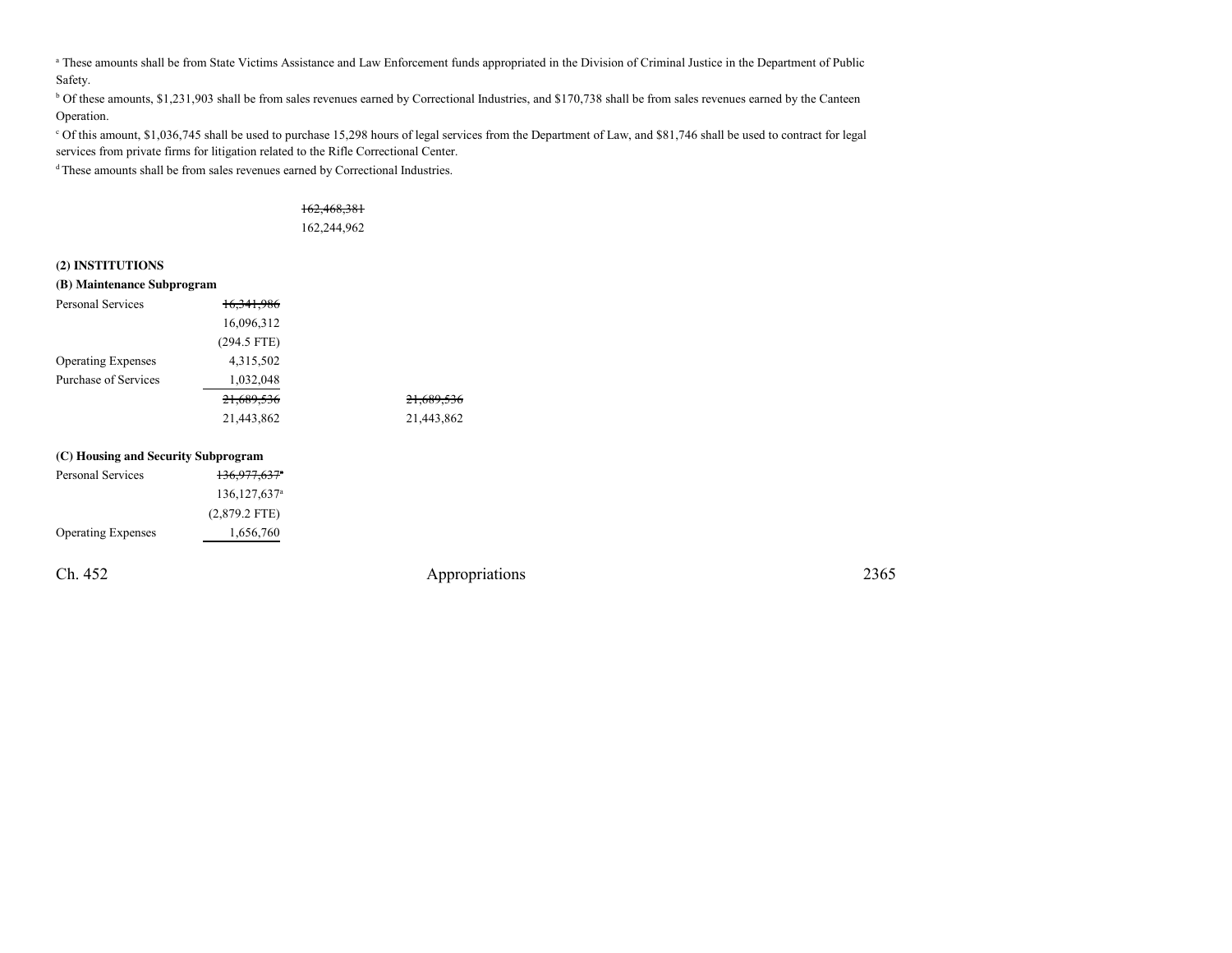138,634,397 138,634,397 137,784,397 137,784,397

<sup>a</sup> In addition to the funding provided in this line, it is the intent of the General Assembly that the Department of Corrections utilize the \$1,829,356 General Fund appropriation contained in Sections 17-1-140 (1) (e), 17-1-141 (1) (e), 17-1-142 (1) (e), 17-1-143 (1) (e), 17-1-144 (1) (e), 17-1-145 (1) (c) (II), 17-1-147 (1) (b) (II),17-1-148 (1) (e), 17-1-149 (1) (c) (II), 17-1-151 (1) (c), 17-1-152 (1) (b) (II), C.R.S., for these purposes.

#### **(D) Food Service Subprogram**

| Personal Services         | 13,201,313 | 13,201,313    |                  |
|---------------------------|------------|---------------|------------------|
|                           | 12,930,313 | 12,930,313    |                  |
|                           |            | $(255.6$ FTE) |                  |
| <b>Operating Expenses</b> | 15,184,316 | 15,104,316    | $80,000^{\circ}$ |
| Purchase of Services      | 683,324    | 683,324       |                  |
| Start-up Costs            | 33,000     | 33,000        |                  |
|                           | 29,101,953 |               |                  |
|                           | 28,830,953 |               |                  |
|                           |            |               |                  |

<sup>a</sup> This amount is anticipated to be received from the U.S. Department of Agriculture.

24,546,320

| (E) Medical Services Subprogram |  |
|---------------------------------|--|
|---------------------------------|--|

Personal Services  $24,546,320$   $24,321,641$   $224,679^{\circ}$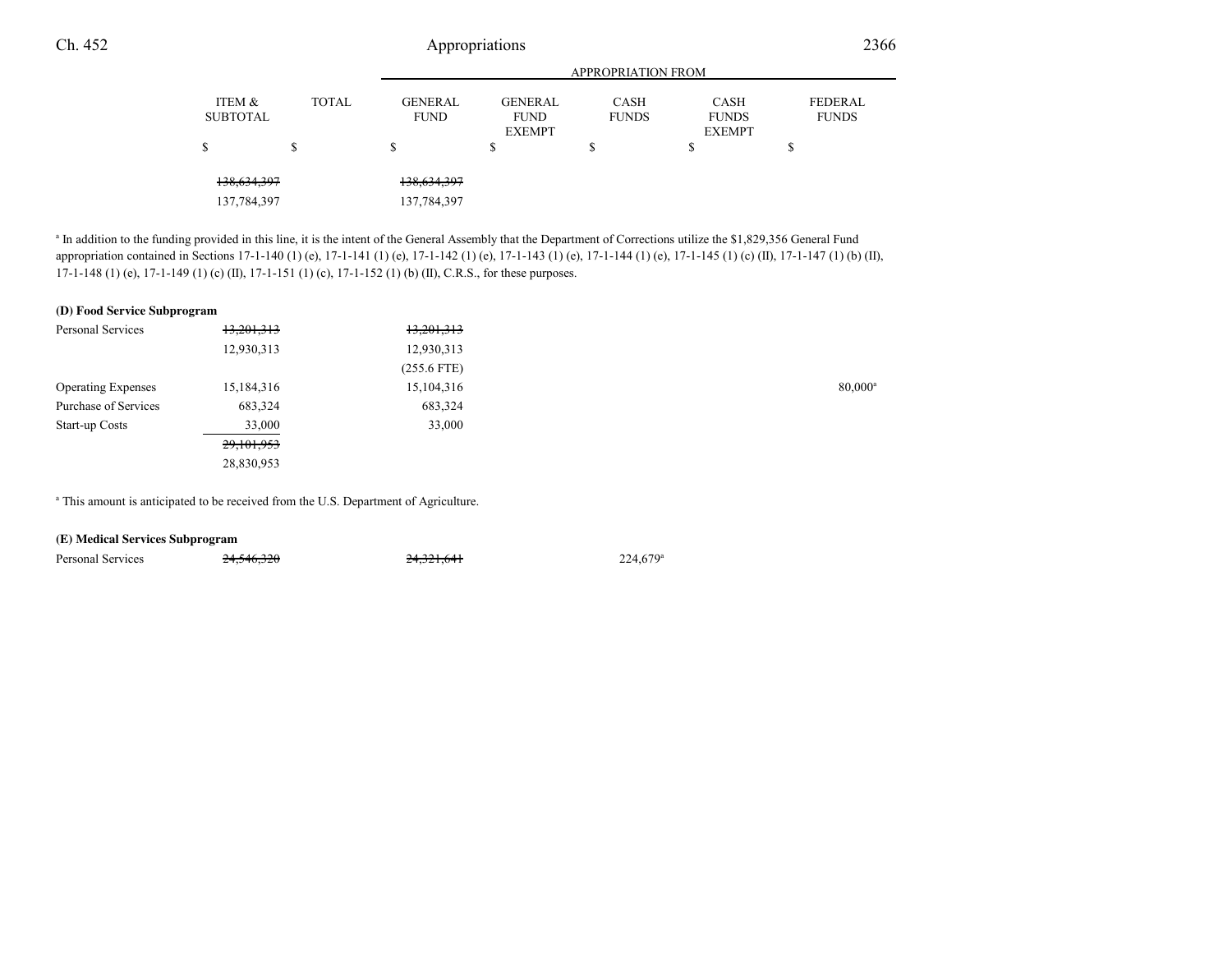|                              | 23,646,320 | 23,421,641    |             |
|------------------------------|------------|---------------|-------------|
|                              |            | $(421.1$ FTE) | $(3.0$ FTE) |
| <b>Operating Expenses</b>    | 2,617,560  | 2,617,560     |             |
| Purchase of Pharmaceuticals  | 9,988,366  | 9,988,366     |             |
| Purchase of Medical          |            |               |             |
| Services from Other Medical  |            |               |             |
| Facilities <sup>5a</sup>     | 20,461,482 | 20,461,482    |             |
| Purchase of Medical          |            |               |             |
| Services from State Hospital | 1,006,681  | 1,006,681     |             |
| Catastrophic Medical         |            |               |             |
| Expenses                     | 6,033,095  | 6,033,095     |             |
| Service Contracts            | 2,098,394  | 2,098,394°    |             |
| Start-up Costs               | 70,783     | 70,783        |             |
|                              | 66,822,681 |               |             |
|                              | 65,922,681 |               |             |

<sup>a</sup> This amount shall be from inmate medical fees pursuant to Section 17-1-113, C.R.S.

<sup>c</sup> Of this amount, \$455,430 is exempt from the statutory limit on state General Fund appropriations pursuant to Section 24-75-201.1(1)(a)(III)(B), C.R.S.

5,944,821

| (K) Mental Health Subprogram     |                      |  |  |
|----------------------------------|----------------------|--|--|
| Personal Services                | <del>5,371,878</del> |  |  |
|                                  | 4,952,878            |  |  |
|                                  | $(75.7$ FTE)         |  |  |
| <b>Operating Expenses</b>        | 56,872               |  |  |
| <b>Medical Contract Services</b> | 501,595              |  |  |
| <b>Start-up Costs</b>            | 14,476               |  |  |
|                                  |                      |  |  |

Ch. 452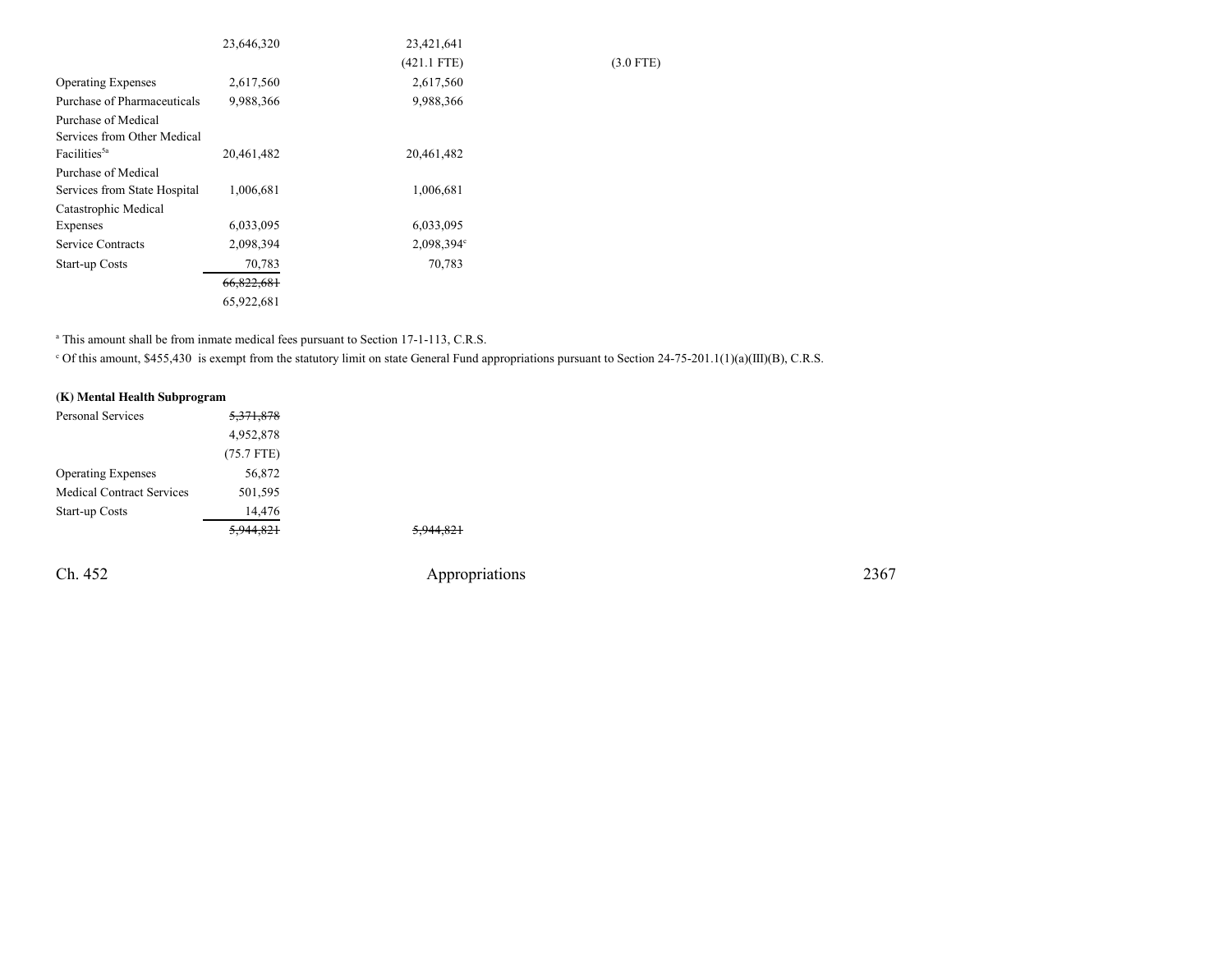# Appropriations

|                               |                           |              | APPROPRIATION FROM            |                                                |                      |                                       |                         |
|-------------------------------|---------------------------|--------------|-------------------------------|------------------------------------------------|----------------------|---------------------------------------|-------------------------|
|                               | ITEM &<br><b>SUBTOTAL</b> | <b>TOTAL</b> | <b>GENERAL</b><br><b>FUND</b> | <b>GENERAL</b><br><b>FUND</b><br><b>EXEMPT</b> | CASH<br><b>FUNDS</b> | CASH<br><b>FUNDS</b><br><b>EXEMPT</b> | FEDERAL<br><b>FUNDS</b> |
|                               | \$                        | \$           | \$                            | \$                                             | \$                   | \$                                    | \$                      |
|                               | 5,525,821                 |              | 5,525,821                     |                                                |                      |                                       |                         |
|                               |                           | 342,346,049  |                               |                                                |                      |                                       |                         |
|                               |                           | 339,660,375  |                               |                                                |                      |                                       |                         |
|                               |                           |              |                               |                                                |                      |                                       |                         |
| (3) SUPPORT SERVICES          |                           |              |                               |                                                |                      |                                       |                         |
| (E) Transportation Subprogram |                           |              |                               |                                                |                      |                                       |                         |
| Personal Services             | 1,694,797                 |              | 1,694,797                     |                                                |                      |                                       |                         |
|                               | 1,551,797                 |              | 1,551,797                     |                                                |                      |                                       |                         |
|                               |                           |              | $(32.2$ FTE)                  |                                                |                      |                                       |                         |
| <b>Operating Expenses</b>     | 218,348                   |              | 218,348                       |                                                |                      |                                       |                         |
| Vehicle Lease Payments        | 1,614,159                 |              | 1,565,173                     |                                                |                      | 48,986 <sup>a</sup>                   |                         |
| Start-up Costs                | 149,766                   |              | 149,766                       |                                                |                      |                                       |                         |
|                               | 3,677,070                 |              |                               |                                                |                      |                                       |                         |
|                               | 3,534,070                 |              |                               |                                                |                      |                                       |                         |

a Of this amount, \$43,023 shall be from sales revenues earned by Correctional Industries, and \$5,963 shall be from sales revenues earned by the Canteen Operation.

24,550,93924,407,939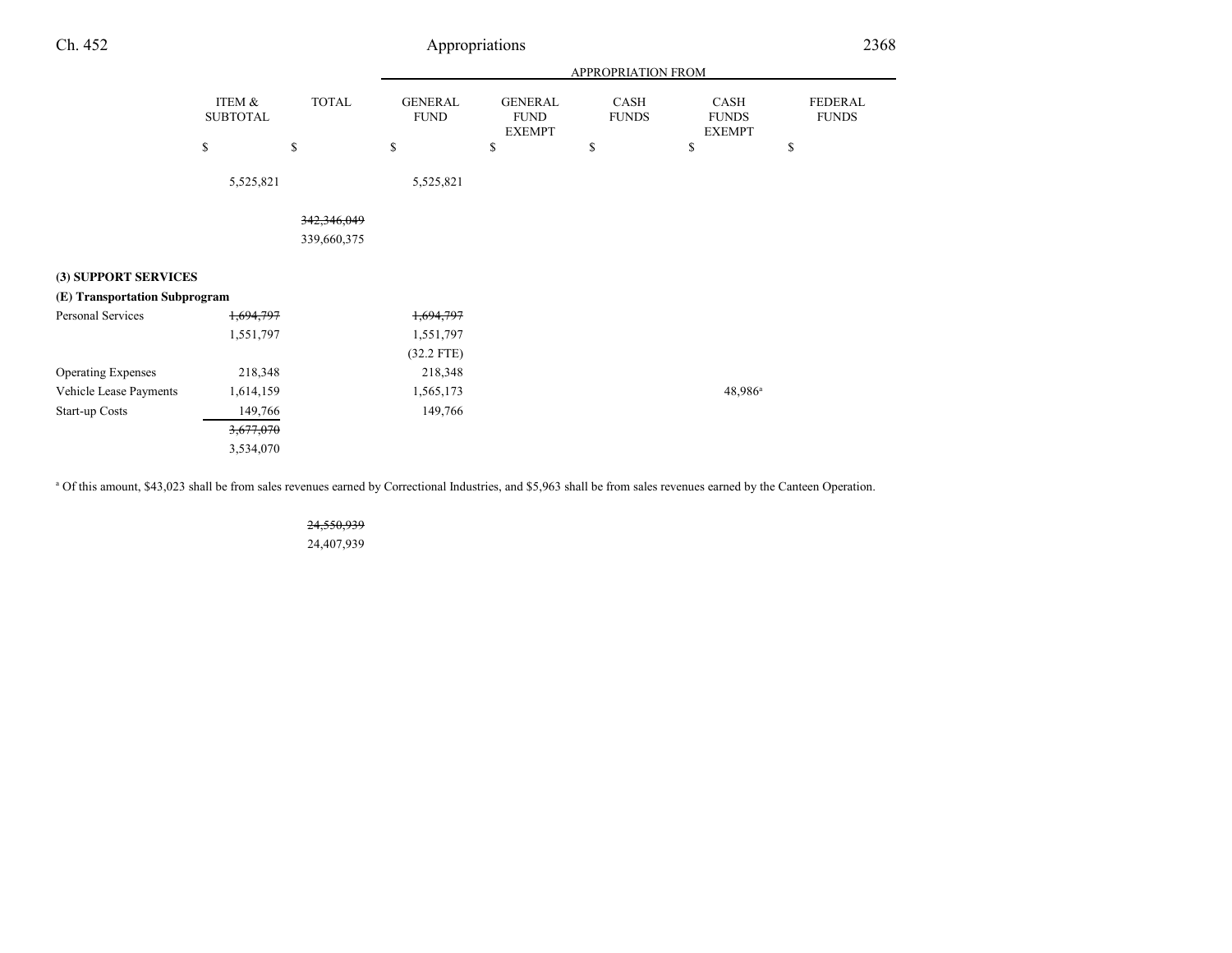## **(5) COMMUNITY SERVICES**

| (B) Parole Intensive Supervision Subprogram    |              |                      |  |  |  |
|------------------------------------------------|--------------|----------------------|--|--|--|
| Personal Services                              | 3.294.548    |                      |  |  |  |
|                                                | 3,094,548    |                      |  |  |  |
|                                                | $(70.6$ FTE) |                      |  |  |  |
| <b>Operating Expenses</b>                      | 375,788      |                      |  |  |  |
| <b>Contract Services</b>                       | 1,264,039    |                      |  |  |  |
| Non-residential Services                       | 974,403      |                      |  |  |  |
|                                                |              |                      |  |  |  |
| Home Detention                                 | 69,383       |                      |  |  |  |
| Start-up Costs                                 | 175,575      |                      |  |  |  |
|                                                | 6,153,736    | <del>6,153,736</del> |  |  |  |
|                                                | 5,953,736    | 5,953,736            |  |  |  |
|                                                |              |                      |  |  |  |
| (C) Community Intensive Supervision Subprogram |              |                      |  |  |  |

| Personal Services         | 2,869,840    |                      |
|---------------------------|--------------|----------------------|
|                           | 2,669,840    |                      |
|                           | $(53.3$ FTE) |                      |
| <b>Operating Expenses</b> | 513,810      |                      |
| <b>Contract Services</b>  | 3,507,912    |                      |
| <b>Start-up Costs</b>     | 40,927       |                      |
|                           | 6,932,489    | <del>6,932,489</del> |
|                           | 6,732,489    | 6,732,489            |
|                           |              |                      |

29,701,951

29,301,951

Ch. 452